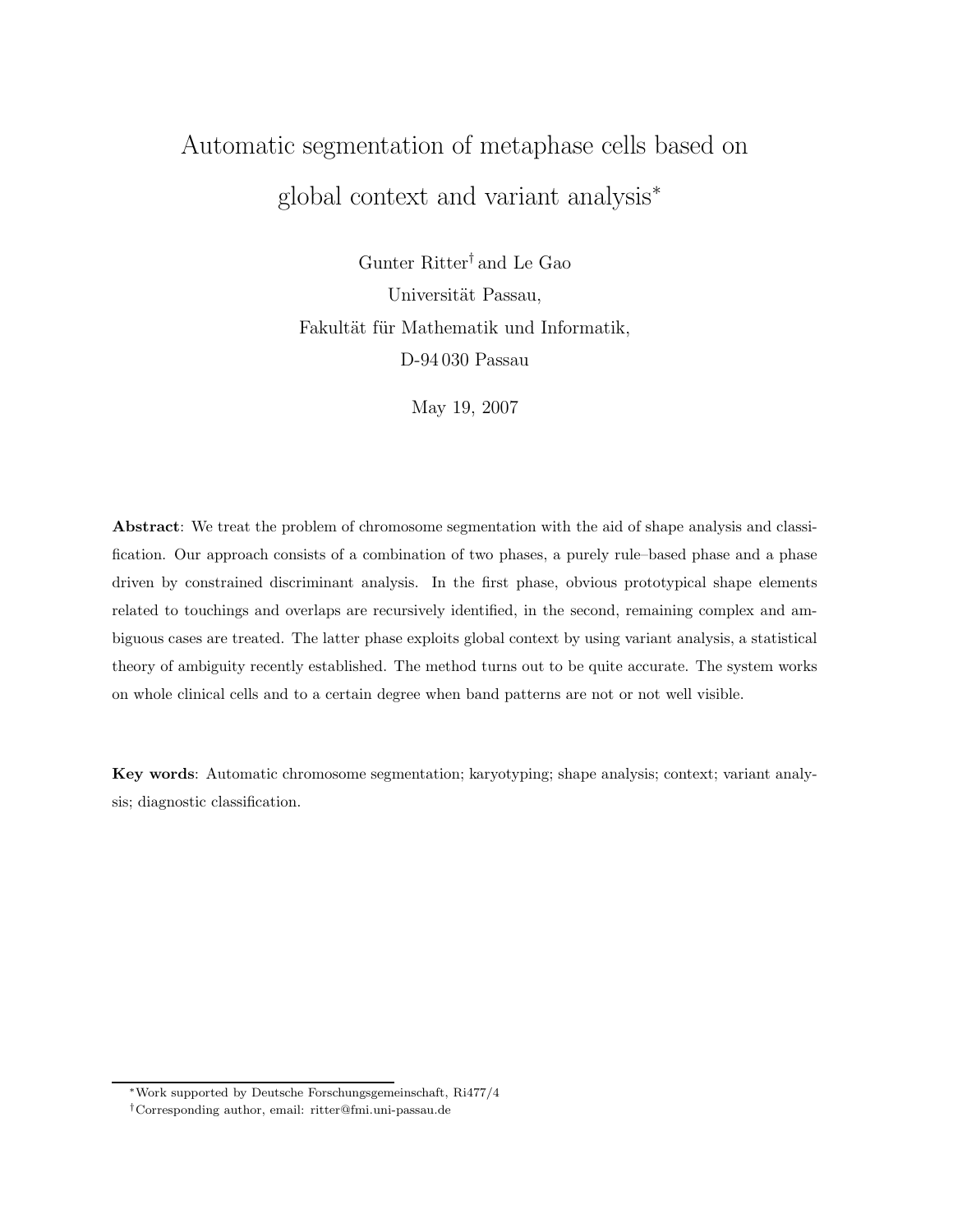### 1 Introduction

### 1.1 Automation of karyotyping

The period of reproduction during the cell cycle of a eukaryotic organism is called mitosis, that between mitoses the interphase. While chromosomes are in an extended state at interphase, they form oblong, detached objects at two phases of mitosis, the late prophase and the metaphase. It is at these stages that chromosomal structures can be made visible under a light microscope after suitable staining, see Fig. 1. This enables the cytogeneticist to detect gross aberrations in the chromosomal structure caused by pathological processes, genetic degeneration or environmental factors such as radiation. The number of chromosomes in the cell is specific for the species, in the case of humans 46 subdivided in 24 types. Each chromosome carries a constriction called the *centromere*. A chromosome is called *acrocentric* if the centromere is off center and metacentric, otherwise.

As a first procedure during the analysis of a pro– or metaphase cell, the cytogeneticist usually produces a karyogram. This is an arrangement of all its chromosomes displaying their biological classes [10] together with their polarities, see Fig. 2.



Figure 1: A human metaphase cell

Karyotyping is a routine cytogenetic task, nowadays usually performed with the support of an interactive system. It lends itself to automation. In fact, its automation has a long history beginning in the nineteen sixties, [17, 18]. Fully automatic systems usually follow a number of consecutive steps.

- (i) Cleaning of the image from stains and interphase nuclei;
- (ii) segmentation of the cleaned metaphase cell in its different chromosomes;
- (iii) extraction of features from all chromosomes;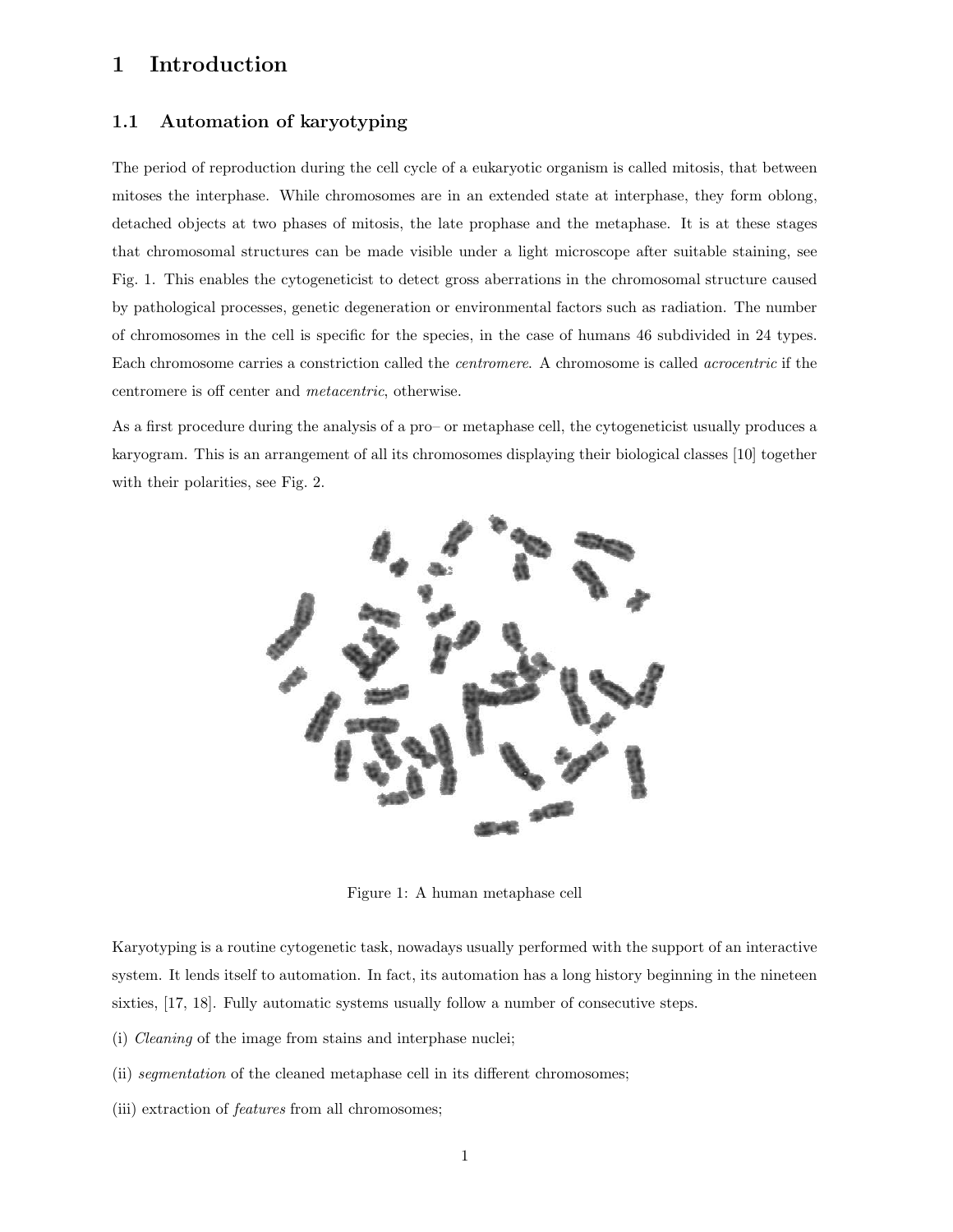

Figure 2: The karyogram associated with the cell of Fig. 1

(iv) classification of the feature sets into the biological classes.

The first two steps employ methods from image processing, the last two from pattern recognition and statistics. Since stains are in general smaller than the smallest chromosome and nuclei are big, round, and dark objects, both can be easily recognized and step (i) is not much of a problem. Opposed to (i), step (ii) remains a challenge, at least if it is to be performed with an accurateness close to that of the expert cytogeneticist and for all kinds of cells and preparations. The reasons are clusters of touching and overlapping chromosomes that regularly appear in the 2D images of modern preparations. Steps (iii) and (iv) are not easy either but have been satisfactorily solved in the past. In step (iii), it is favorable to extract about 30 features from each chromosome. They are mainly the size, the mean density, and a large number of features computed from the density and shape profiles, see [27].

The pattern recognition stages (iii) and (iv) receive from a successful segmentation process all chromosomes of the cell as isolated objects. However, feature extraction needs in addition the shapes of the chromosomes in the form of their longitudinal axes and their polarities. Both are ambiguous at this stage, the former due to possibly bent shapes. As a remedy, we proposed the application of a general concept for resolving ambiguities in pattern recognition based on statistical decision theory: variants [30, 34, 9]. A variant of an object is a feature set extracted from an object under a certain interpretation. Since the correct interpretation may not be known at a certain stage in a feature extraction process, several variants corresponding to different interpretations are extracted. The variant corresponding to the correct interpretation is the *regular* variant, the others are *irregular*. The problem is to find the regular variant. Variant analysis has found applications to the recognition of polarities [35] and shape [37] and to motif discovery in regulatory genomics [9].

Of each chromosome, at least two feature sets (variants) are extracted, one for each polarity [35], in the case of bent chromosomes or otherwise unclear shapes even up to twelve [37]. Each one accounts for possible interpretations of shape and polarity. Constrained classifier–selectors were designed that use all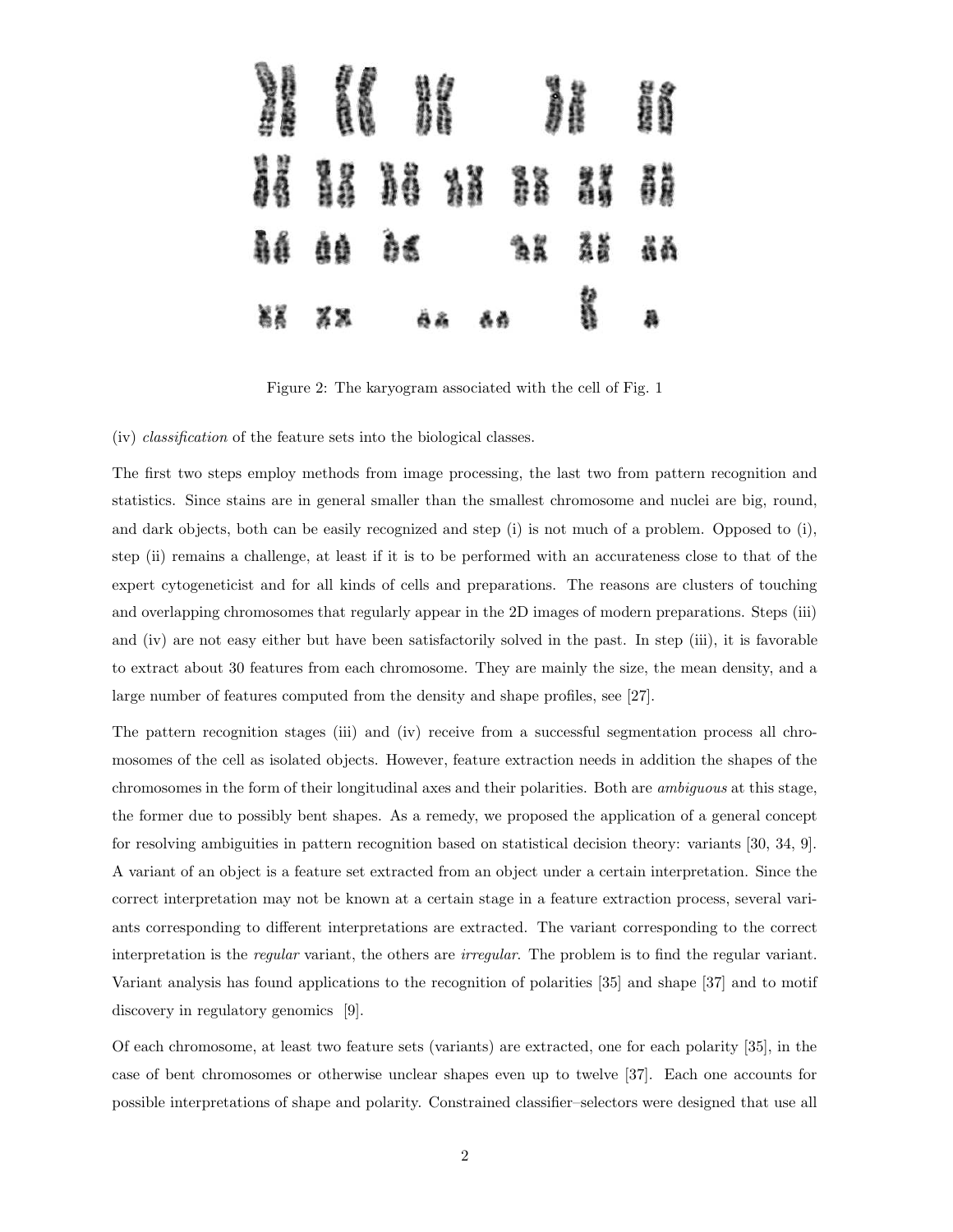variants at a time [33]. For each chromosome, they estimate the regular variant associated with the true polarity and shape interpretation classifying all feature sets simultaneously. The most accurate classifier published to date for the present purpose is a robust maximum–a–posteriori estimator derived from a statistical model of the (random) karyotype. It postulates independent chromosomes after normalization of the features across the cell. The model of (the features of) a chromosome consists of a mixture of a normal distribution and a quadratically asymmetric distribution [29, 31] based on elliptical symmetry. The latter accounts for outliers and is responsible for the robustness of the classifier, see also [8, 32].

At first sight, estimating the biological classes of chromosomes and, at the same time, selecting the correct variants may appear to be computationally infeasible. However, it turns out that the classifier–selector reduces to a transportation problem well known in operations research; there are efficient algorithms for its solution. To our knowledge, the discovery of the connection between a constrained ML–classifier as above and the transportation problem is due to [48]. It was applied to karyotyping in [49] and to classification in the presence of variants in [33].

In this paper, we take a look at the *segmentation* process (ii) showing among other things that variant analysis may be successfully applied to this problem, too. We use it to take into account global pictorial context, a notion recognized as important also in other fields of image analysis, see, e.g., Torralba [47].

#### 1.2 State of the art in chromosome segmentation

Automation of segmentation of metaphase images has a long history, two of the earliest sources being Ledley et. al. [18] and Hilditch and Rutovitz [13]. However, in the early years, cells at late metaphase were used for analysis. At this stage, chromosomes are in a contracted state so that touchings and overlaps do not occur frequently and segmentation reduces mainly to finding the connected components in the image. The situation changed when cytogeneticists began to exploit the advantages of the early metaphase and late prophase for their analyses. Such preparations display many more bands and more detail. Modern preparations of amnion and blood cells consist of chromosomes whose shapes resemble short pieces of rope. Due to their greater lengths, chromosomes tend to touch and overlap to a significant degree. Clusters of ten or more chromosomes are not rare. Therefore, a fully automated analysis today cannot dispense with a sophisticated component for disentangling clusters.

The problem consists of automatically *detecting* the clusters caused by touchings and/or overlaps and of decomposing them in their constituent chromosomes. Touchings are separated by single cut paths and overlaps by two more or less perpendicular pairs of cuts. The system has to find the right pairs of cut points and paths in all cases. Much progress has been made in the last fifteen years and five main ideas have appeared: shape concavities, pale paths (between touching chromosomes), the skeleton, shape validation, and segmentation driven by classification.

Finding candidates for cut points. In general, two interpenetrating objects such as chromosomes at pro– or metaphase create a number of concave boundary points; cf. also the principle of transversality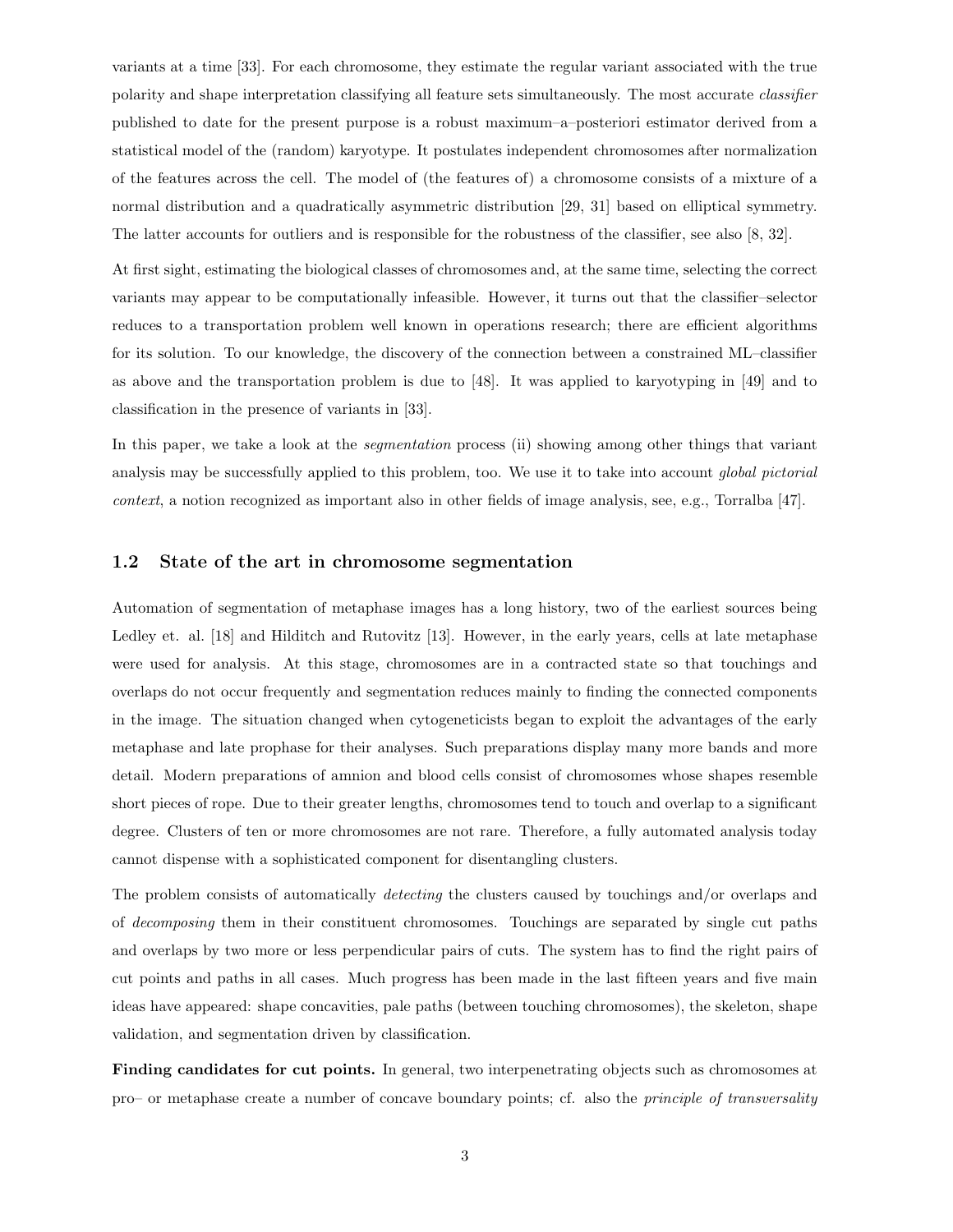for convex bodies, [11, 22]. The same is true when the objects touch. Therefore, almost all authors stress the importance of geometric descriptors such as the boundary curvature and concavities along the object boundaries for detecting candidates for cut points, see [14, 15, 1, 21, 20, 44]. Concavities are detected by local methods, points of large negative curvature or a large negative deflection angle. In order to reduce the influence of noise, the latter is measured as the so–called k–deflection angle or by means of the proportion of background and foreground pixels in the neighborhood of the point. Another important descriptor is the skeleton, a 1D representation of the component by strokes of thickness one in its interior. Some workers propose pale paths between concave points as potential cut paths, [14, 15, 44]. The nodes of the skeleton indicate touchings and overlaps and one searches the boundary in their vicinity for potential cut points, [15, 44, 50].

Charters and Graham [5] and Urdiales García et al. [50] take a completely different approach to segmentation. They propose to use partial band profiles for recognizing cuts and disentangling overlapping chromosomes.

Selection of cuts to be executed. Many more, also incorrect, cut points are found than actually needed. It remains to select the cuts that have to be accepted and executed. Some authors recur to validating the potential cuts, again by using geometric information about the components that would result from them, see [14, 15, 1]. A most promising method was first proposed, but not pursued, in [28, 14]: postponing the decision on which of the proposed cuts should actually be executed to the later stage of classification. This method is well known in optical character recognition, see Casey and Lecolinet [4]. To the best of our knowledge, it was for the first time applied to chromosome segmentation by Lerner, Guterman, and Dinstein [21] under the name of "classification driven" segmentation. However, these authors use the method for separating clusters of two touching chromosomes, only.

# 2 The proposed approach to segmentation

Our approach consists of two phases. In the first phase, which we call the clear phase, we apply a number of stringent, mainly geometric, rules that detect clear, easily identifiable touchings and overlaps with high confidence. All rules use traditional methods from image processing and some of them are based on local context. We relate these methods to the present problem of chromosome segmentation in Sect. 2.1. In Sect. 2.2 we explain the various components of the clear phase.

Since the cuts proposed by these rules are definitely carried out, a major concern in the clear phase is keeping the number of false positives low. As a consequence, there is likely to be a number of touchings and overlaps that are not detected here (false negatives). These are mainly elusive and ambiguous cases. This means that, in general, the clear phase does not produce the target number of components (46, 45, or 47) and some clusters remain. Therefore, we let it be followed by a second phase which we call the ambiguous phase. Here, we relate the components to the *global context* of a karyogram in order to resolve the difficult cases. The technique that we employ to this end is variant analysis, a general statistical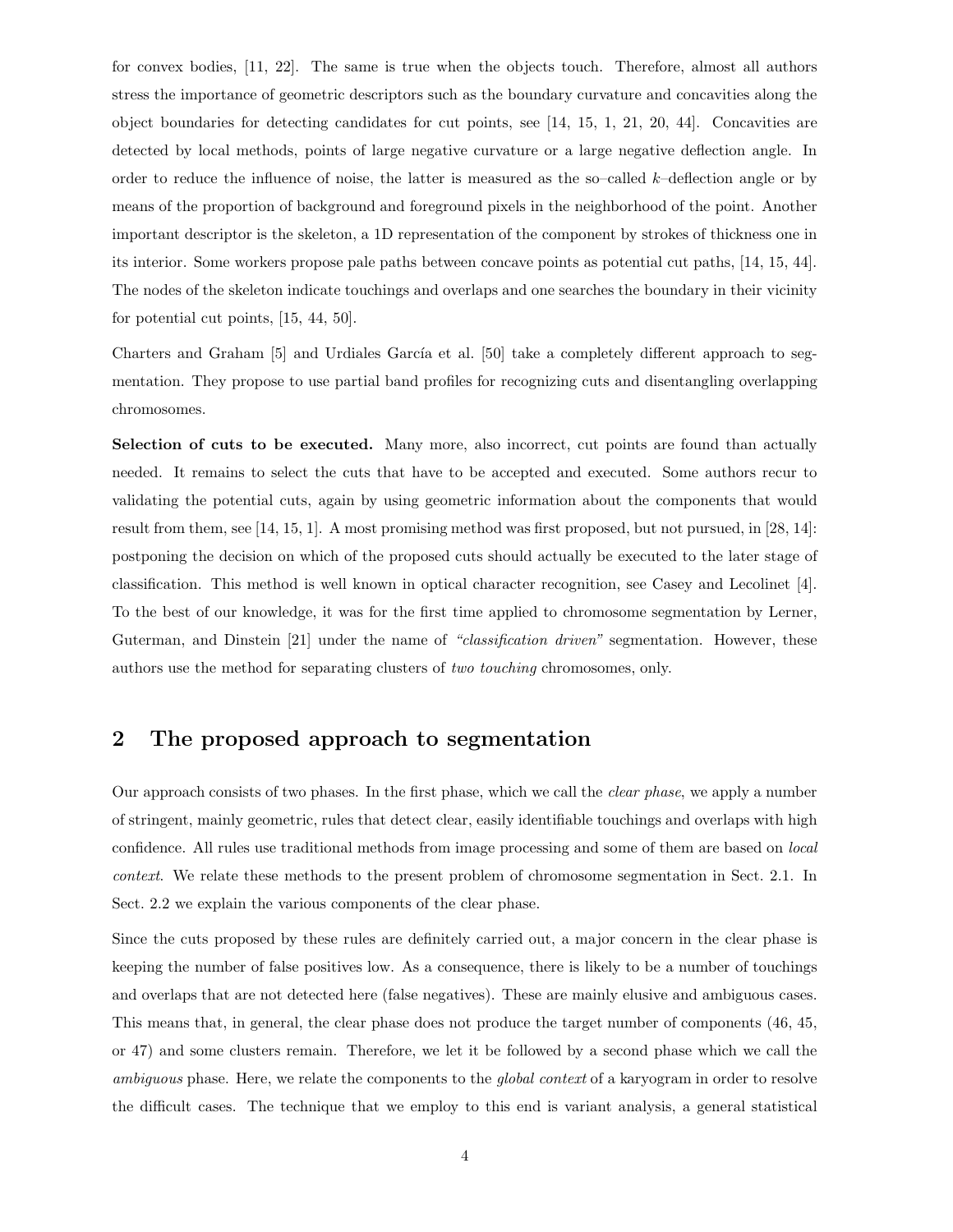paradigm designed for resolving ambiguities. In Sect. 2.3 we state a theorem on variant analysis which we apply in Sect. 2.4 to the present problem. This phase is driven by classification and uses implicitly the characteristic internal banding structures.

### 2.1 Tools from image processing

In a preprocessing step, the 4–connected components of the metaphase cell are extracted by means of a standard algorithm that determines all points reachable from a seed by 4–paths. Big, round, dark components represent interphase nuclei and are removed. Chromosomes of class 21 are smallest, each occupying about 0.9% of the total area, see [10], Chapter 8. Since this number is subject to variation, all connected components of less than 1/220 of the total area are removed as small stains. With the exception of a few artifacts, all remaining connected components are composed of chromosomes. Their boundaries are next smoothed with morphological algorithms [43]. Moreover, we fill small holes of less than 15 pixels since they are usually artifacts within chromosomes, Fig. 3, unlike genuine holes between chromosomes, see Fig. 11.



Figure 3: A hole as an artifact in the image.

Many components represent isolated chromosomes but, often, also clusters of chromosomes. It is the principal task to detect and to resolve these clusters. Our segmentation process is guided by the following principles.

- a branching of the skeleton with at least two long arms indicates a cluster of chromosomes;
- strongly concave boundary points indicate potential cut points;
- a narrow constriction in a component connects two chromosomes unless it is a narrow centromere;
- An object of size less than 1/220 of the total image area is no chromosome; thus, pieces of this size are not cut off. In particular, an object of size less than 1/110 of the image area is not cut.

In order to recognize the first three situations we employ the following tools.

- The 4–boundary of each component, an 8–connected digital curve that consists of the boundary points in their natural order, cf. Rosenfeld's [38, 53] algorithm;
- the boundary curvature, the sequence of the  $k$ -deflection angles along the boundary;
- T–essential minima of noisy functions, a concept introduced in Ritter and Schreib [37];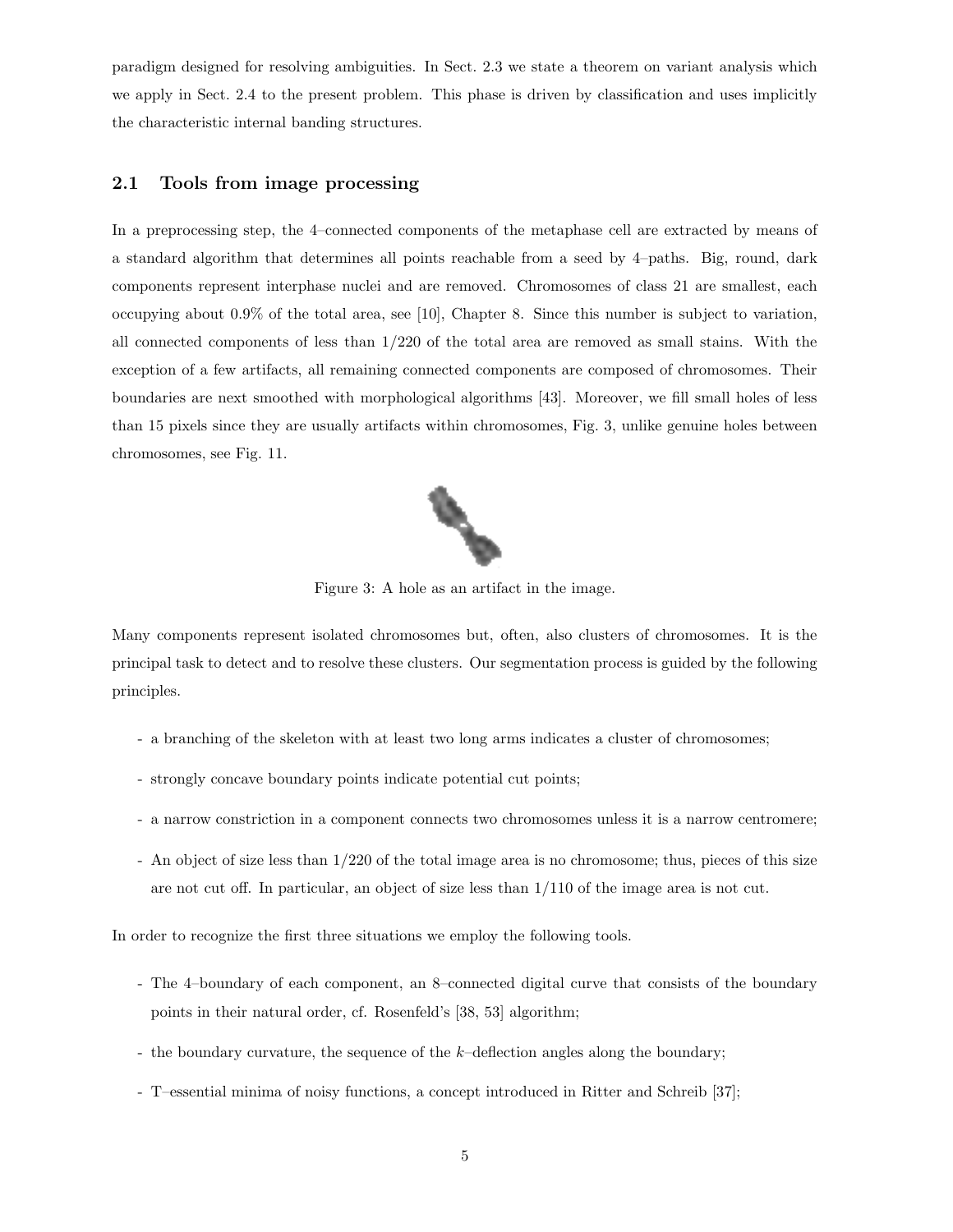- the skeleton (a global shape descriptor), see Appendix A.1;
- branching and crossing points of the skeleton;
- the Euclidean distances of the skeleton pixels, in particular of its branching and crossing points, to the complement of the component;
- polygonal approximation of the boundary (another global shape descriptor), see Appendix A.2;
- the average width of the chromosomes in a cell as the most important dynamic scale parameter.

The average width may be computed with the nonbranching skeletons since these are likely to be isolated chromosomes or at least no complicated clusters. We compute the Euclidean distance of all pixels in these skeletons to the complement of their component. Two times the mean of the distances is an estimate of the average width.

#### 2.2 The clear phase

In this phase, we establish a number of rules for plain cuts to be carried out by means of Bresenham's [3] algorithm. As argued at the beginning of Sect. 2, we have to avoid dissecting chromosomes here. In order to achieve this goal, the rules have to be stringent and conservative. They are governed by the shape of the cluster, by the geometry of the cut, and by the complexity of the objects created by the proposed cut. Some of the rules are based on local measurements, others on global descriptors. They do not exploit the banding patterns and, except for one rule, they only need a black and white image. In this phase, the only errors that matter are dissected chromosomes, missed cuts are less important. In the experimental section, we show that the rules generate only few errors and, yet, this phase leads to a segmentation into in most cases 40 or more components.

In order to establish useful rules it is necessary to realize the various cases of possible interactions of two (or more) chromosomes. They may be classified into a few categories of shape elements which reflect the different relative positions that two touching or overlapping chromosomes can assume. The most frequent case is the touching of the tip of a chromosome at an edge of another. The touching may be light or tight. It also happens quite often that the tips of two chromosomes touch in which case the angle between the chromosomes may be acute or obtuse or the chromosomes may be almost in a line. It also happens that the edges of two chromosomes create a perfect occlusion. Finally, two chromosomes may overlap, sometimes near the tip of one of them. Therefore, our rules in the clear phase correspond to four frequent shape elements: Light touchings or bridges, X–shaped overlaps, and tight touchings of two chromosomes which we subdivide in M– and T–shaped touchings. Overlaps can create four long branches or three branches and a bulge, see Fig. 5. Of course, these causes can combine in one cluster. (More complicated overlaps such as a threefold overlap at the same point are rare and not considered here.) Our system treats the four cases in the following order.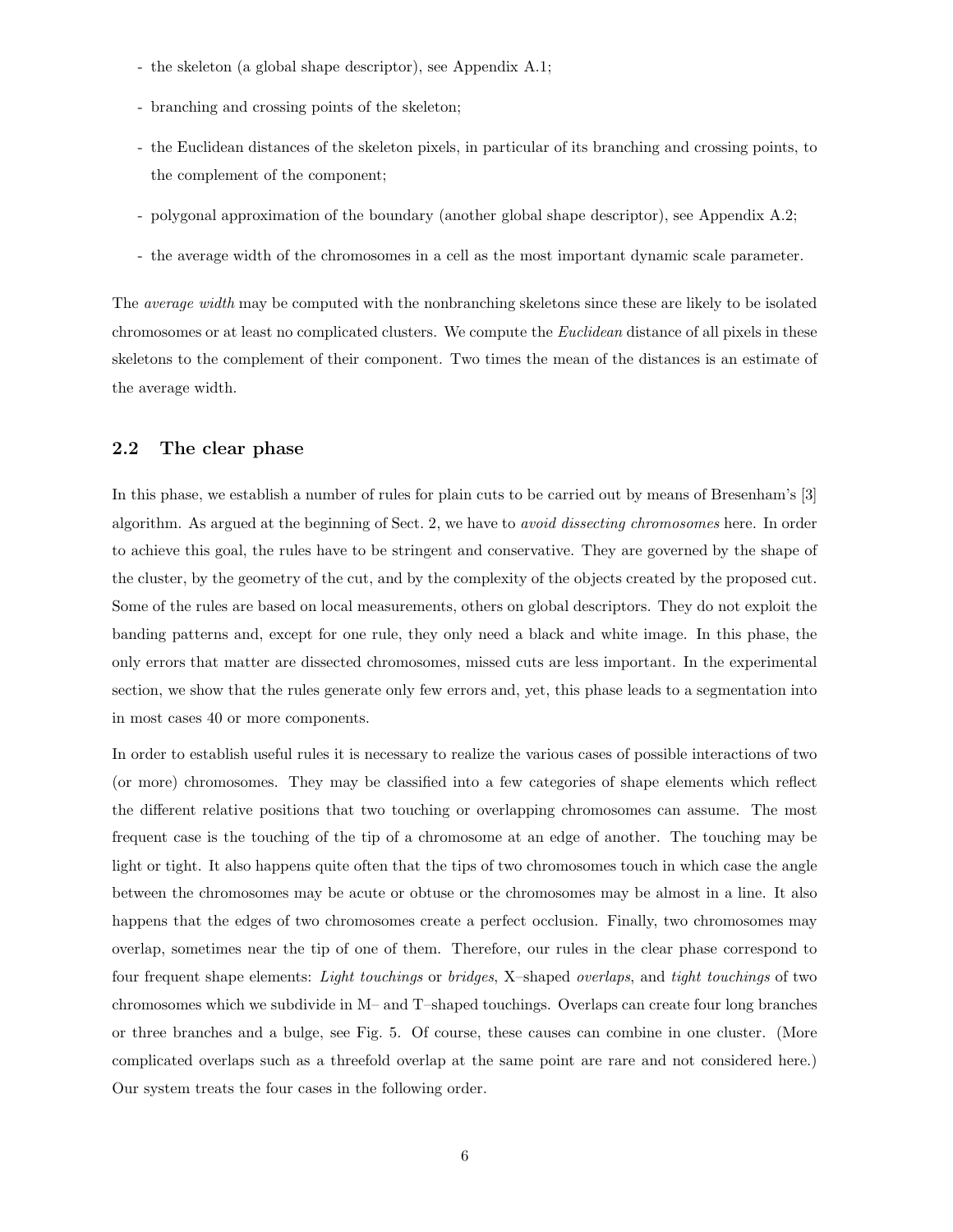

Figure 4: The first chromosome possesses a narrow centromere; it passes the centromere test since its width remains sufficiently small in both directions from the constriction and its boundary is nowhere acutely convex in the neighborhood. The boundary of cluster 2 is acutely convex close to the constriction and cluster 3 widens too much in one direction; these constrictions are recognized as touchings.

(a) Bridges. Bridges cover all cases of light touchings of two chromosomes. A light touching creates a short, narrow constriction in a cluster. The two boundary points defining the cut are characterized by two features:

– the boundary curvature has sufficiently negative T–essential minima there,

– they are at a Euclidean distance  $\leq 0.37 \times$  (average width).

The notion of T–essential minimum is introduced in Ritter and Schreib [37]. It serves here to detect significant shape concavities. The factor 0.37 looks quite restrictive. There is, however, a complication that was noted by many authors. The centromeres of some chromosomes are quite narrow so that a larger factor would lead to chromosomes dissected at their centromeres, a bad mistake.

Unfortunately, despite the smallness of the factor, there are still some centromeres that satisfy the two conditions. In order to avoid cutting such chromosomes, we apply a centromere test: in the vicinity of a centromere, a chromosome is nowhere acutely convex and it has a regular width, say  $\leq 1.3\times$  (average width), there. If a narrow constriction fails to pass this test then it is recognized as a bridge, cf. Fig. 4. Bridges are identified quite safely and cutting them greatly reduces the complexity of the clusters. For these reasons we put this rule at the beginning. Tighter touchings have several occasions to get cut later.

(b) Overlaps and X–configurations. We call a shape element that resembles the letter X an X– configuration. X–configurations are the most complex of all. They have to be detected early since



Figure 5: Two plain overlaps and an overlap with a bulge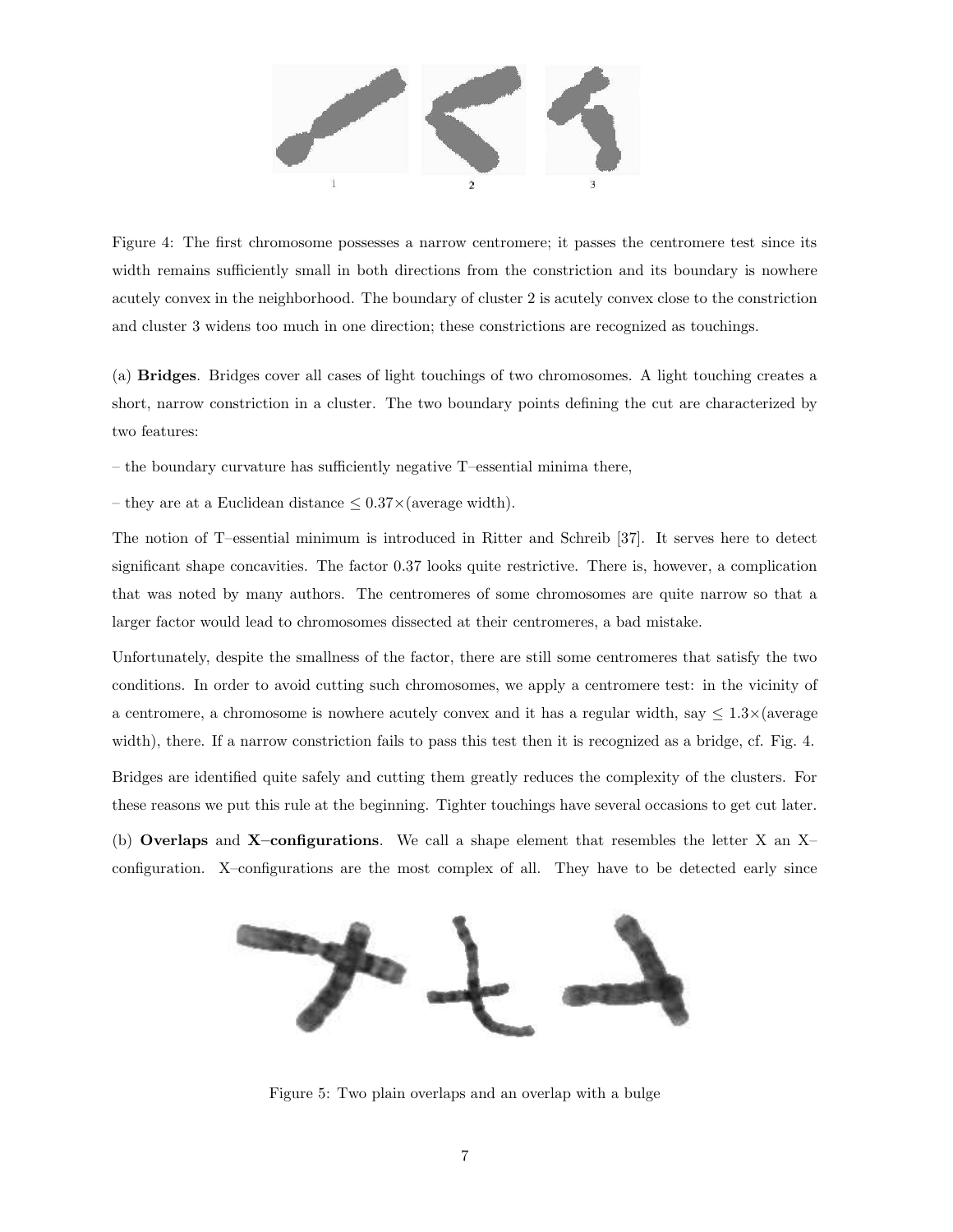

Figure 6: The overlaps of Fig. 5 with their skeletons and cuts



Figure 7: X–configurations of types (ii) (the first two) and (iii)

failure to cut them properly will result in dissected chromosomes later. As depicted in Figs. 6 and 7, X–configurations may be caused by (i) overlaps, (ii) two chromosomes touching a third one at the same site from opposite sides ("three–component X"), or (iii) two bent chromosomes touching each other with their knees. The treatments of these three cases are very different. As pointed out by Ji [15], an overlap is characterized by a branching or crossing point of the cluster skeleton, four cut points at the intersection of the boundaries, and a high density within the quadrilateral spanned by them. The last feature distinguishes overlaps from the other types (ii) and (iii). Adapting his criteria, we first describe an X–configuration in a cluster by

– a branching or crossing of the cluster skeleton with at least two long arms,

.

- four low T–essential minima of the contour curvature close to the branching, and
- convexity of the quadrilateral specified by the four points and interiority of the skeleton node.



Figure 8: Distance curve w.r.t. the crossing point (top) and boundary curvature of an overlap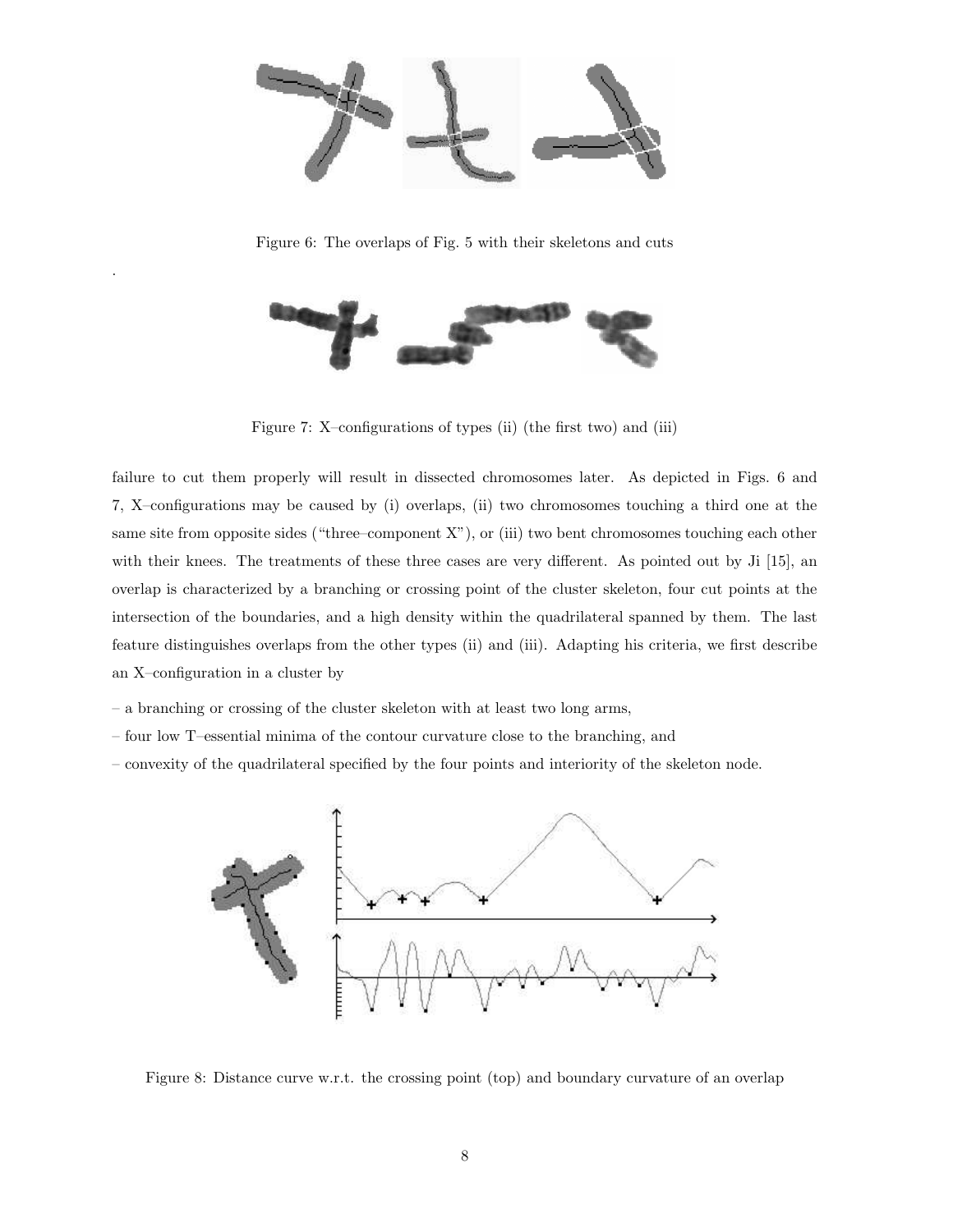

Figure 9: Graphical representation of the cut complexity. Left: an ideal overlap,  $\alpha_1 = \alpha_2$ ,  $\alpha_3 = \alpha_4$ ,  $\alpha_5 = \alpha_6$ , and  $\alpha_7 = \alpha_8$ , cut complexity = 0. Right: a 3-component X, the horizontal chromosome is bent and touched from below and above by two other, not perfectly aligned chromosomes. While  $\alpha_3 = \alpha_4$  and  $\alpha_7 = \alpha_8$ , we have  $\alpha_1 \neq \alpha_2$  and  $\alpha_5 \neq \alpha_6$  and the cut complexity is high.

The second criterion is illustrated in Fig. 8. We now have to distinguish between overlaps and types (ii) and (iii). Roughly speaking, if after execution of the cut the two parts created look sufficiently smooth near the cuts and if, in addition, the quadrilateral is unusually dark then we consider the X–configuration an overlap. More precisely, our rules are based on the cut complexity

cut complexity = max
$$
\{|\alpha_2 - \alpha_1|, |\alpha_4 - \alpha_3|, |\alpha_6 - \alpha_5|, |\alpha_8 - \alpha_7|\}
$$

and on the *relative brightness* of the quadrilateral spanned by the four concave boundary points

$$
relative brightness = \frac{black - mean density in quadrilateral}{black - mean density in cell}.
$$

If a configuration is an ideal overlap then the cut complexity vanishes, see Fig. 9, and the relative brightness is low.

If the pair of values lies in region 1 of Fig. 10 then we decide that the X–configuration is an overlap carrying out two pairs of cuts along the opposite sides of the quadrilateral. If the pair lies in region 3 then we decide that it is no overlap opening it for other cases. Whereas regions 1 and 3 contain mainly (but not exclusively) overlaps and X–configurations of types (ii) and (iii), respectively, region 2 is critical since it contains a mixture of all types. It is not yet clear from the cut complexity and the relative brightness alone which case applies. These configurations are barred from cutting in the clear phase and decided later in the ambiguous phase. The three regions 1, 2 and 3 have been defined by graphical methods with a small part of our data set.

If a three–component X is treated as an overlap, one of the two components created contains the overlap as an additional part but no wrong cut is carried out. On the other hand, if an overlap remains undetected at this stage then some of its branches will most probably be cut off later leading to at least one dissected chromosome.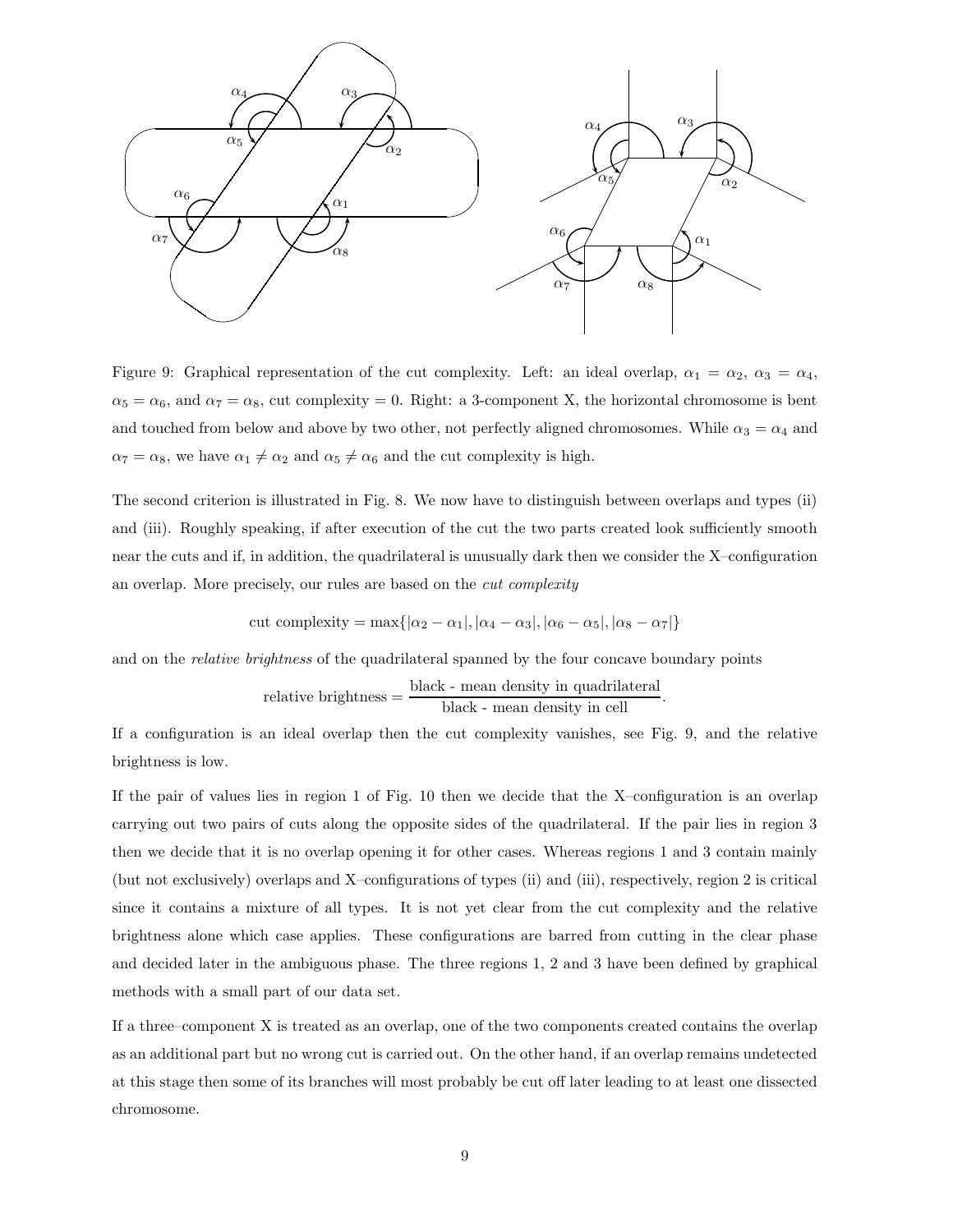It happens quite often that more than four concave points are found near a skeleton node. In this case, we form a quadrilateral of the three concave points with the smallest distances from the node together with the concave point with the smallest value of some score based on geometry, cut complexity, and relative brightness. The simple solution to just take the four points closest to the node may be wrong since a spurious concave point (e.g. a centromere) may happen to be very close. More precisely, we follow the algorithm described in Table 1 in order to detect overlaps.

An overlap may cause an additional problem. If a part of its boundary belongs to a hole within the cluster then the cut cannot be executed since the two components would remain connected, see Fig. 11. In this case, the cut is blocked for the treatment of other configurations and executed as soon as the hole is opened. In some rare cases, as in the triple overlap shown in Fig. 11, this will never happen. These are shape element that we did not consider; they contribute to our error rate.

(c) The M–configuration Two chromosomes that touch at their tips forming an acute angle as depicted in Fig. 12 create a configuration that reminds of the upper case letter M and which we therefore call an M–configuration. The touching is often too tight to pass as a bridge and needs a different method. We first approximate the cluster contour by a polygon, see Appendix  $A.2<sup>1</sup>$ . The M–configuration is then characterized by the following features.

– A trapezoidal suite of three line segments within the polygon, the hull of the M; the length of the middle segment is about  $2\times$  (average width) and the adjacent segments are at least that long;

– a concave point of the contour section between the two vertices of the hull;

– a V–shaped pair of line segments in the polygon inside of the hull so that the space between the hull and the V is filled with part of the cluster;

 $1<sup>1</sup>$ An early application of polygon approximation to chromosome analysis appears in [51].



Figure 10: Cut complexity vs. relative brightness (w.r.t. the brightness of the cell) within the quadrilaterals associated with X–configurations. All configurations in region 1 are regarded as overlaps, those in region 3 as no overlaps, and those in region 2 are ambiguous.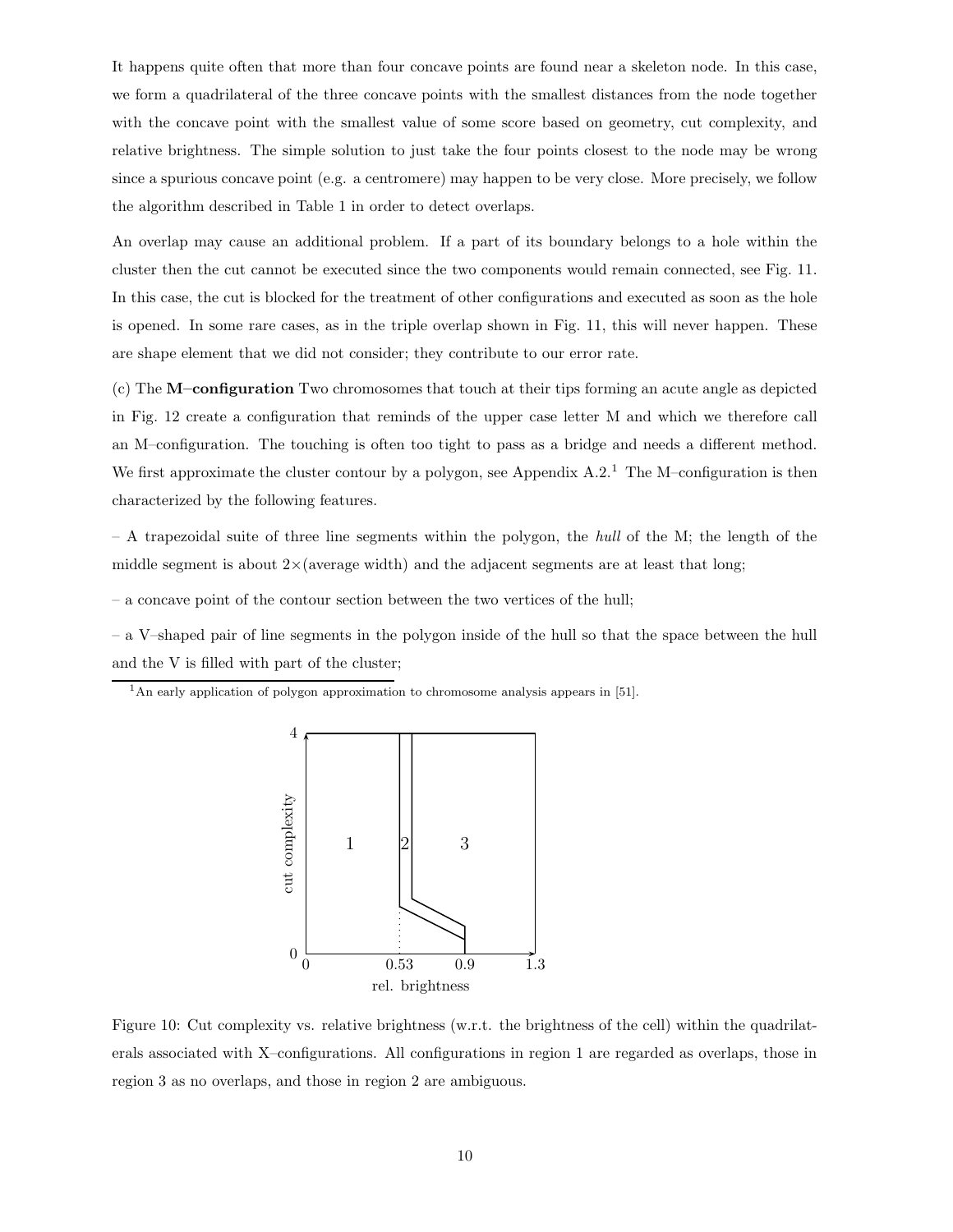#### Table 1: Recognition of overlaps in the clear phase

#### recognizeOverlap(image)

INPUT: The image of a component

OUTPUT: Four points that are likely to define an overlap or the response "overlap unlikely."

- 1. compute the skeleton of the image // see Appendix A.1
- 2. if it contains a branching or a crossing with at least two sufficiently long arms
- 3. then compute the smoothed curvature function of the cluster boundary and all its T–essential minima
- 4. if at least four such minima are  $\langle -0.4 \rangle$  and at a distance  $\langle 2 \times (\text{average width}) \rangle$  from the branching point, and at least three of them are even closer than the average width
- 5. then choose the three points with the smallest distances and create quadrilaterals with each of the remaining points
- 6. for each of the these quadrilaterals
- 7. if it is convex and if the branching point is contained in its interior
- 8. then compute its cut complexity and its relative brightness  $//$  see 2.2(b)
- 9.  $if$  one of the quadrilaterals belongs to region 1 of Fig. 10
- 10. then return the one with the least score  $//$  see 2.2(b)
- 11. else if one of the quadrilaterals belongs to region 2
- 12. then refer the one with the least score to the ambiguous phase and bar the configuration from further treatment in the clear phase
- 13. return "overlap unlikely"



Figure 11: A blocked overlap and a deadlock from a triple overlap

– the arms of the V are about parallel to the exterior segments of the hull at a distance of about the average width.

Thus, detection of an M–configuration is based on five line segments of the approximating polygon. The cut line is defined by the tip of the V and the most concave point of the boundary between the two vertices of the hull.

(d) The T–configuration and similar tight touchings A T–shaped configuration is created by the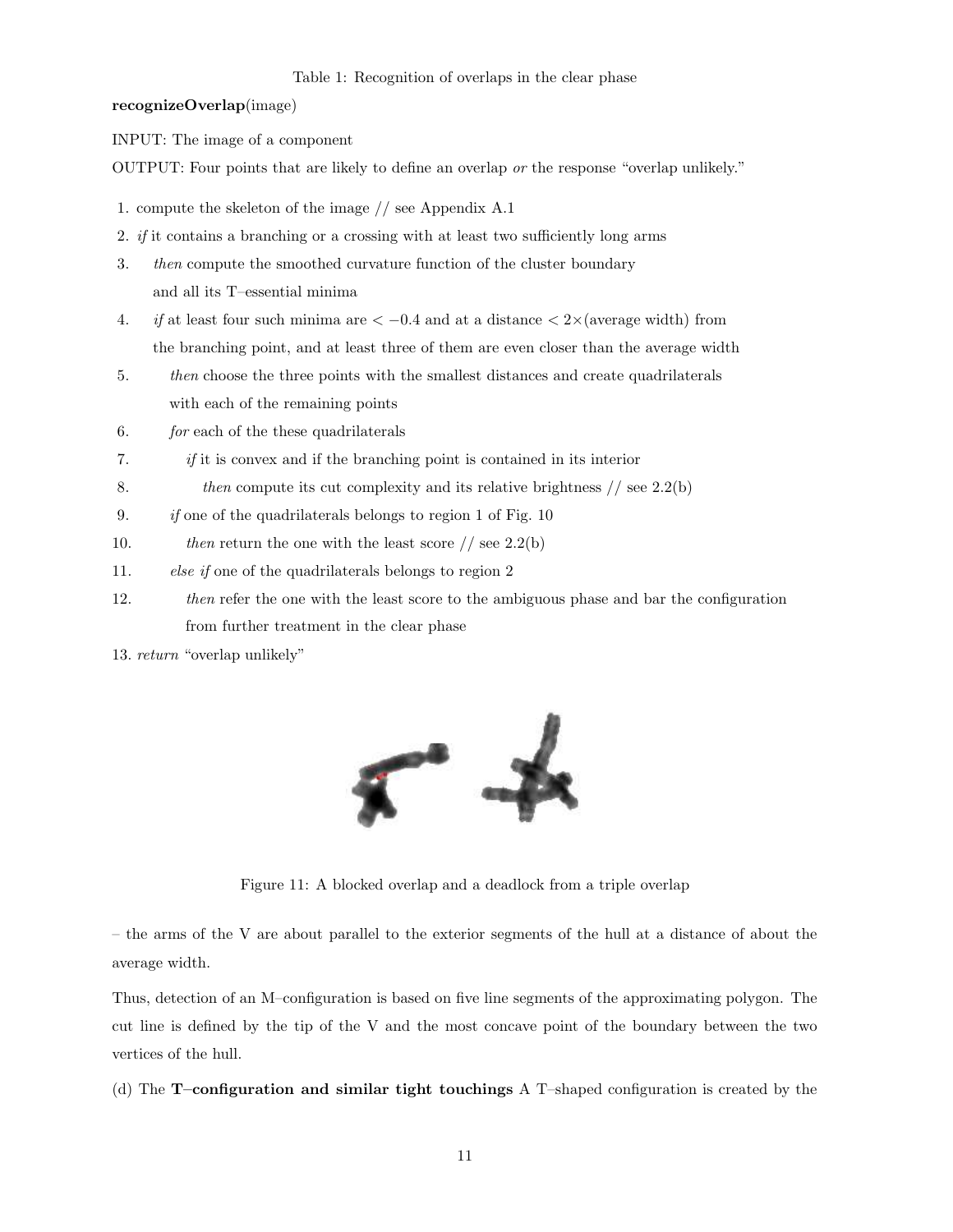overlapping of the tip of one chromosome with the body of another or by a tight touching, see Fig. 13. Just as in the case of the M–configuration, we use again the approximating polygon. The T–configuration is characterized by the following features.

– Two angles  $\leq 140^{\circ}$  in the approximating polygon and an additional "base segment" of length  $\geq$  $2\times$  (average width);

– the orthogonal projection of one vertex onto the straight line extending the base segment hits the segment and that of the other hits the segment or the extension not far from an end point of the segment;

– one side of one angle is almost parallel to the base segment and at a distance of about the average width from the base segment;

– the two vertices of the angles are on the same side of the (linear extension of the) base segment at a distance of about the average width from it. (One angle may be inverted as in the middle example in Fig. 13.)

If this is the case then a cut between the two vertices is carried out.

This concludes our description of the clear phase. A typical sequence of cuts, starting from one component, is presented in Fig. 14 and a schematic representation in Fig. 15.

### 2.3 Variants

As noted in the introduction, segmentation should not be separated from steps (iii) and (iv) since ambiguities arise also, and in particular, during the segmentation process. We show next that a natural way of translating this idea into action is variant analysis. It is carried out in the ambiguous phase which uses as input the output of the clear phase, see Fig. 22.

It is useful to first recall the problem of variant selection in an abstract context. Assume that an ambiguous object allows b interpretations so that we extract b competing feature sets (variants) from it. Let E be their common sample space, and let  $Z = (Z_1, \dots, Z_b)$  be the joint vector of all (random) variants in some fixed, predefined order, the regular variant in front. What we observe is the vector Z in disorder. Let  $\mathbf{x} = (x_1, \dots, x_b)$  be such an observed array of variants. We are mainly interested in



Figure 12: An M–configuration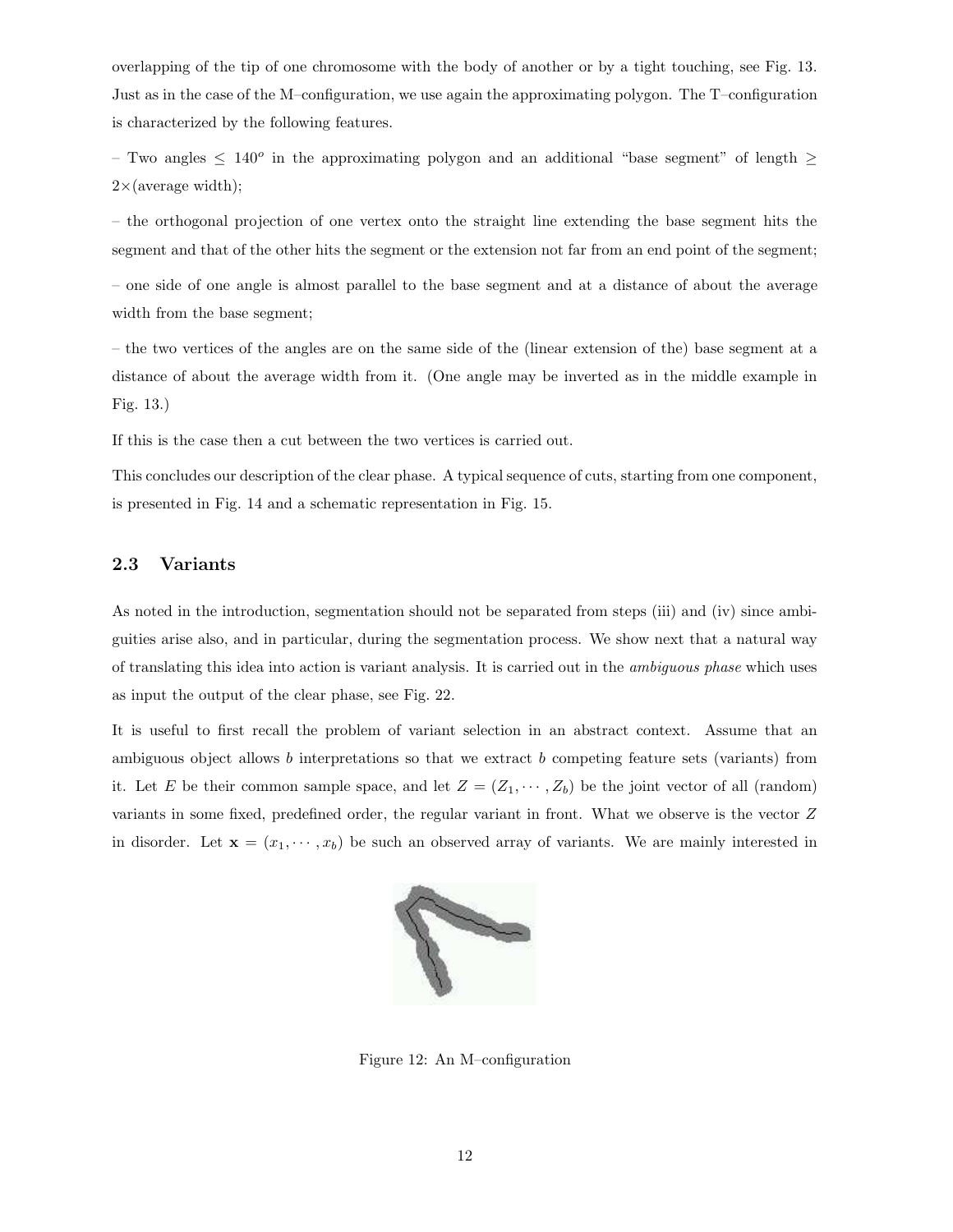

Figure 13: T–configurations. Left with a branched skeleton, center without branching, right a cluster consisting of two T– and one X–configuration.

estimating the position  $h \in 1..b$  of the regular variant in **x**. Its MAP–estimate, the MAP–selector [34], is

$$
\text{MAP}_h(\mathbf{x}) = \operatorname*{argmax}_{h \in 1..b} P[T(h) = 1 \mid Z_T = \mathbf{x}],
$$

where T stands for the random permutation of all variants. Thus, the vector  $Z_T$  represents the variants in their observed order. This selector needs the joint law of all variants which is not available in general. Moreover, the MAP–selector is quite complex, at least if b is large. The question arises whether it can be computed given the information on the regular variant alone. More precisely, we ask the question whether the regular variant  $Z_1$  possesses a reference measure  $\varrho$  such that MAP<sub>h</sub> equals the intuitively appealing simple selector

$$
SS_h^{\varrho}(\mathbf{x}) = \underset{h \in 1..b}{\operatorname{argmax}} q_h f^{\varrho}(x_h).
$$

Here,  $f^{\varrho}$  is the density function of the regular variant  $Z_1$  w.r.t.  $\varrho$  and  $q_h$  is the prior probability of h to be the position of the regular variant. The simple selector chooses the variant whose product of density and prior probability is maximum. Ritter and Gallegos [34] stated and proved a number of positive answers to this question, but also counterexamples. In view of a positive answer, let  $K$  be the Markov kernel defined by

$$
K(x, dy) = P[Z_{\hat{1}} \in dy \mid Z_1 = x], \quad x \in E, \ y \in E^{b-1}.
$$

The hat  $\hat{ }$  indicates the missing first index, that is,  $Z_{\hat{1}}$  represents all irregular variants in their fixed order. Let  $L$  be the symmetrization of  $K$ ,

$$
L(x, dy) = \frac{1}{(b-1)!} \sum_{\sigma \in \mathcal{S}_{b-1}} K(x, dy_{\sigma}).
$$

The measure  $\varrho \otimes L$  on  $E^b$  is defined by  $(\varrho \otimes L)(B) = \int_E \varrho(\mathrm{d}x) \int_{E^{b-1}} L(x, \mathrm{d}y) \mathbf{1}_B(x, y)$ . A measure on some product space is exchangeable if it is invariant w.r.t. arbitrary permutations of the coordinates. Corollary 3.15 of the paper just mentioned relates variant selection to MAP estimation. It reads

**Theorem.** Assume that the probability  $P[T = \pi]$  depends on the site  $\pi^{-1}(1)$  of the regular variant, only. If  $\varrho \otimes L$  is exchangeable then the MAP–selector equals the simple selector, that is

$$
\text{MAP}_h(\mathbf{x}) = \operatorname*{argmax}_h q_h f^{\varrho}(x_h).
$$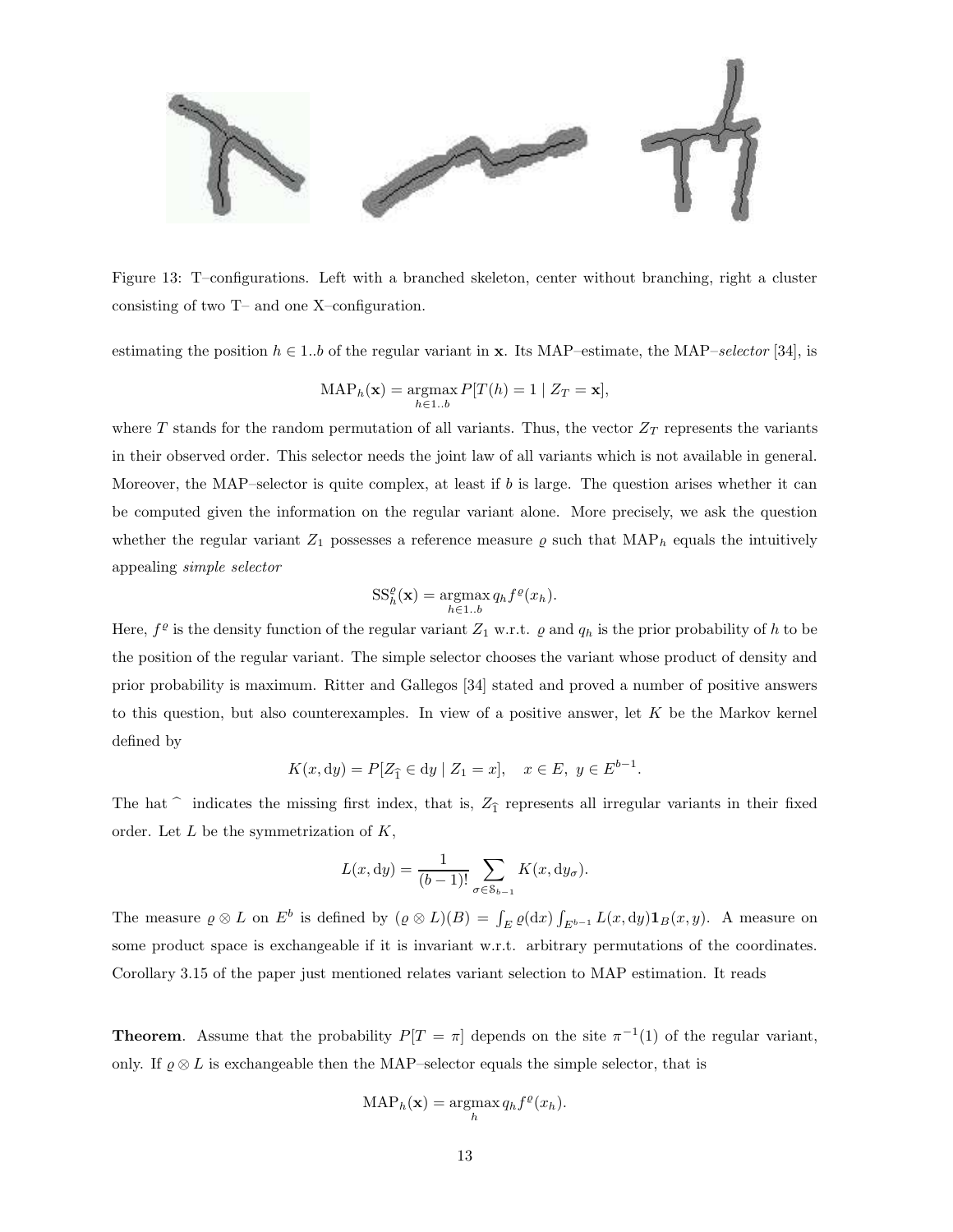

Figure 14: Decomposition of a cluster of unambiguous touchings and overlaps in the clear phase. Previews preceding the actual cuts are indicated.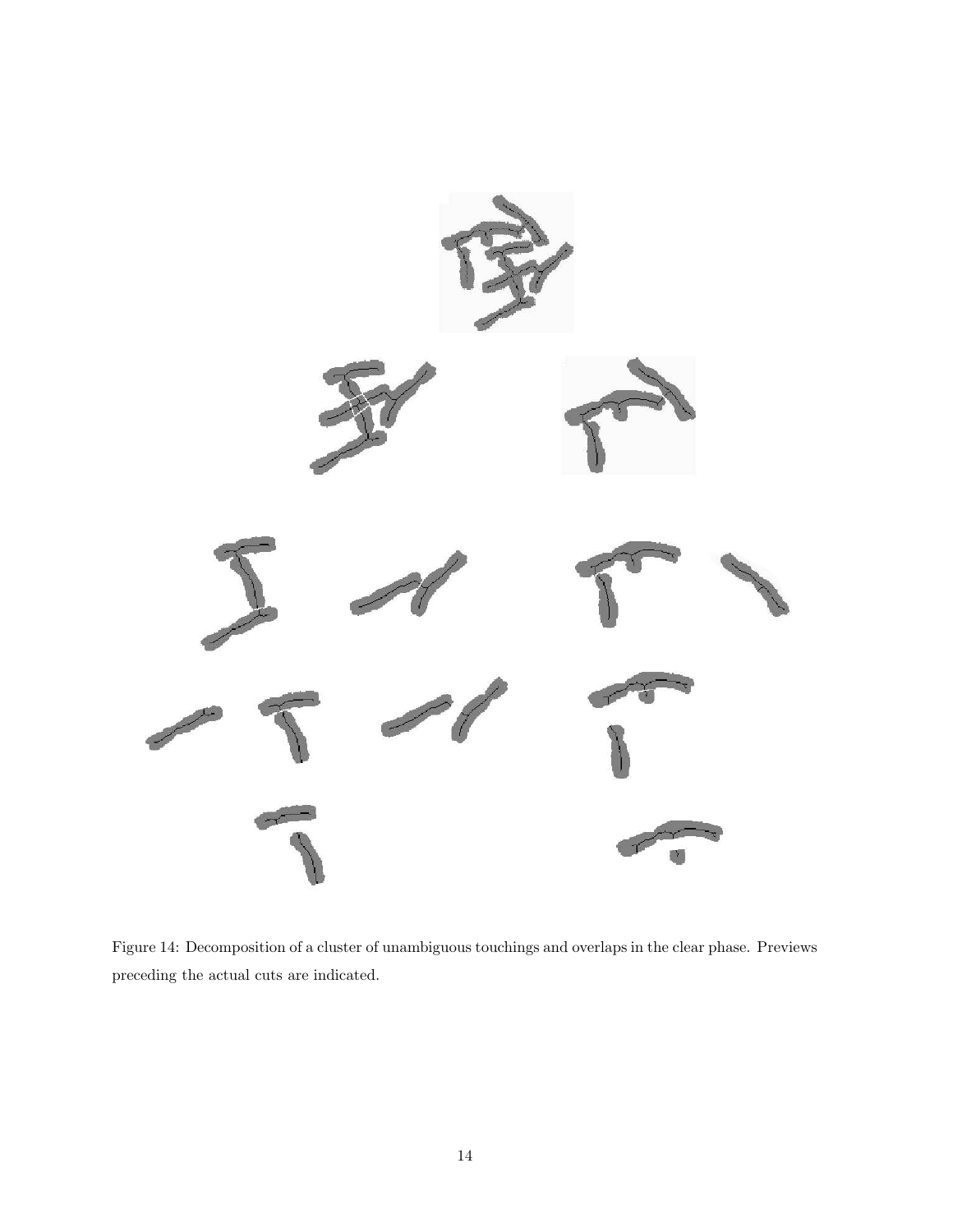

Figure 15: Schematic representation of the segmentation process in the clear phase with its four components

Now, consider a normal human cell and let each variant of a chromosome be represented by a  $d$ dimensional feature vector. In the abstract setting above, the sample space E becomes  $\mathbb{R}^{46 \cdot d}$  and the regular variant  $Z_1$  is the random karyogram of the cell.<sup>2</sup> In the present case, variants arise at three stages. First, during low level processing it is but elementary geometric information about the connected components of the cell that is available. The correct segmentation is not clear from this elementary information and we resort to extracting a number of *segmentation variants* { $\mathbf{x}_s | s \in S$ } from the cell. We decompose the output of the clear phase in various ways into 46 components by applying a set of rules loose enough so that the correct segmentation (interpretation of the cell) is among them with high confidence.<sup>3</sup> The details about this process are explained in Section 2.4. Second, even if we knew the correct segmentation, the interpretation of its 46 chromosomes would not be clear due to the polarity of the oblong chromosomes. Hence, even in the simplest case, each chromosome generates two variants, one for each polarity. Bent chromosomes may give rise to additional complications and even more variants. We thus obtain, from each segmentation variant  $s \in S$  and each choice of polarities and shape interpretations, a shape variant  $\mathbf{x}_{s,k}$ ,  $k \in H(s)$ . Although estimation of the classification is usually done by discriminant analysis we may simply view the unknown classification as a *third* source of ambiguity considering each

 ${}^{2}$ For the sake of easier presentation, we assume that there is only one kind of cells, no males and females. The extension to the general case is straightforward, see again [35, 37].

 $3$ We also allow solutions with 45 and 47 chromosomes to account for certain pathologies such as Turner's, Pätau's (triple 13), Edward's (triple 18), Down's (triple 21), and Klinefelter's (XXY) syndromes.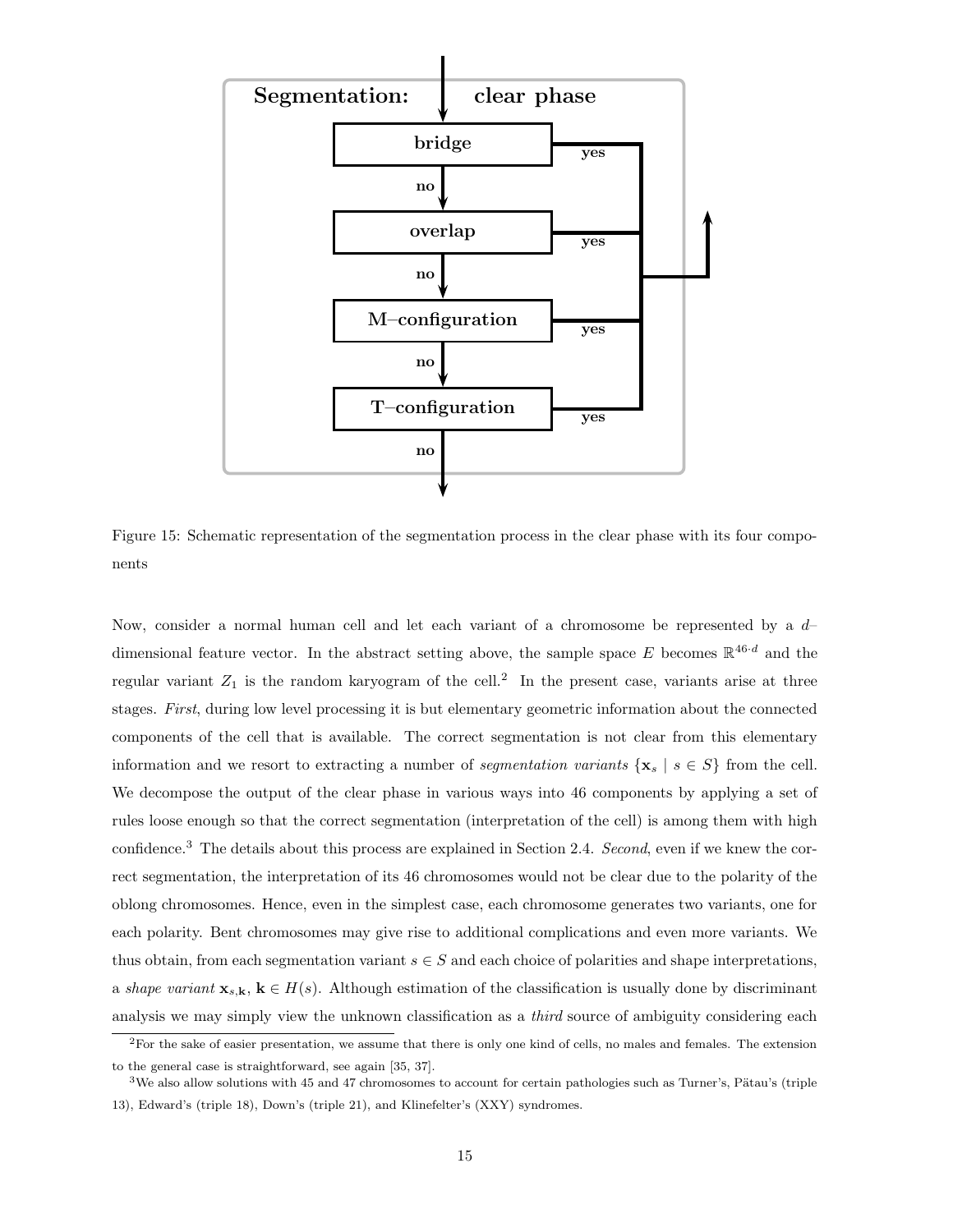permutation  $\pi$  of the 46 chromosomes of a segmentation with fixed shape variants a *permutation variant*  $\mathbf{x}_{s,k,\pi}$ . We thus end up with a huge, b–element set  $\{\mathbf{x}_{s,k,\pi} \mid s \in S, \mathbf{k} \in H(s), \pi \in S_{46}\}$  of variants. We assume here that their stochastic model satisfies the exchangeability required in the theorem with Lebesgue measure  $\rho$  dropping the superscript  $\rho$ .

Surprisingly and fortunately, the complexity arising from this large number of variants can be controlled. Let  $f$  be the likelihood function of the (random) karyogram. Applied to the present case, the Bayesian criterion for variant selection and classification shown in the theorem above reads

$$
\max_{s,\mathbf{k},\pi} f(\mathbf{x}_{s,\mathbf{k},\pi}) = \max_{s} \max_{\mathbf{k},\pi} f(\mathbf{x}_{s,\mathbf{k},\pi}) = \max_{s} \hat{f}_s,\tag{1}
$$

where prior probabilities are assumed to be uniform. This means that, for each segmentation  $s \in S$ , we have to maximize the function  $f(\mathbf{x}_{s,k,\pi})$  w.r.t. all its shape and permutation variants  $\mathbf{k} \in H(s)$ and  $\pi \in S_{46}$  and, by the theorem, the MAP– estimate of the segmentation is the one for which the maximum  $\hat{f}_s$  is maximal w.r.t. s. Determination of each maximum  $\hat{f}_s$  means the application of an MAP– classifier–selector to the segmentation variant s. One may note that it is this estimator that does it all, segmenting the cell, finding the polarities, and classifying the chromosomes into their biological classes. Segmentation, feature extraction, and classification join in one unit that solves the whole problem.

Despite its appearance, the burden of computing  $\hat{f}_s$  is light. The general classifier–selector, constrained to the known number of objects, was discussed in detail in Ritter and Gallegos [33] and applied to chromosome classification in Ritter and Schreib [37] and we refer the interested reader to these papers and their forerunners.

It remains maximization w.r.t. all segmentation variants  $s \in S$ . This set being unstructured, we do not know of a better way of computing the maximum than enumerating it. This is infeasible if  $S$  is large. Since the number of different components involved in all segmentation variants of a cell is fairly small and features can be extracted from them beforehand, we only have to worry about the time necessary for their classifications. One classification takes about 0.1 sec on a 2 GHz processor, so that we can afford a few thousand segmentation variants with a processing time of a few minutes. Now, the number of segmentation variants grows combinatorially with the number of cuts necessary, in general 46 minus the number of connected components. This means that the method just described can treat cells that initially contain about 40 or more components, only. If there are fewer then we generally find too many possible individual cuts and their combination to segmentation variants leads to a combinatorial explosion. Since many metaphase cells initially contain less than 40 components, see Fig. 23, we preceded the above method with the clear phase. Its output is the input to the process outlined above. In most cases, it consists of a number of components large enough to allow the processing of all segmentation variants created from them; see again Fig. 23.

A simple illustration of the effect of segmentation variants is this: Assume, e.g., that the four longest chromosomes in the image are clearly identifiable. Assume further that the image contains a composite component of the same length, e.g. two shorter chromosomes joined at their tips. Then the classifier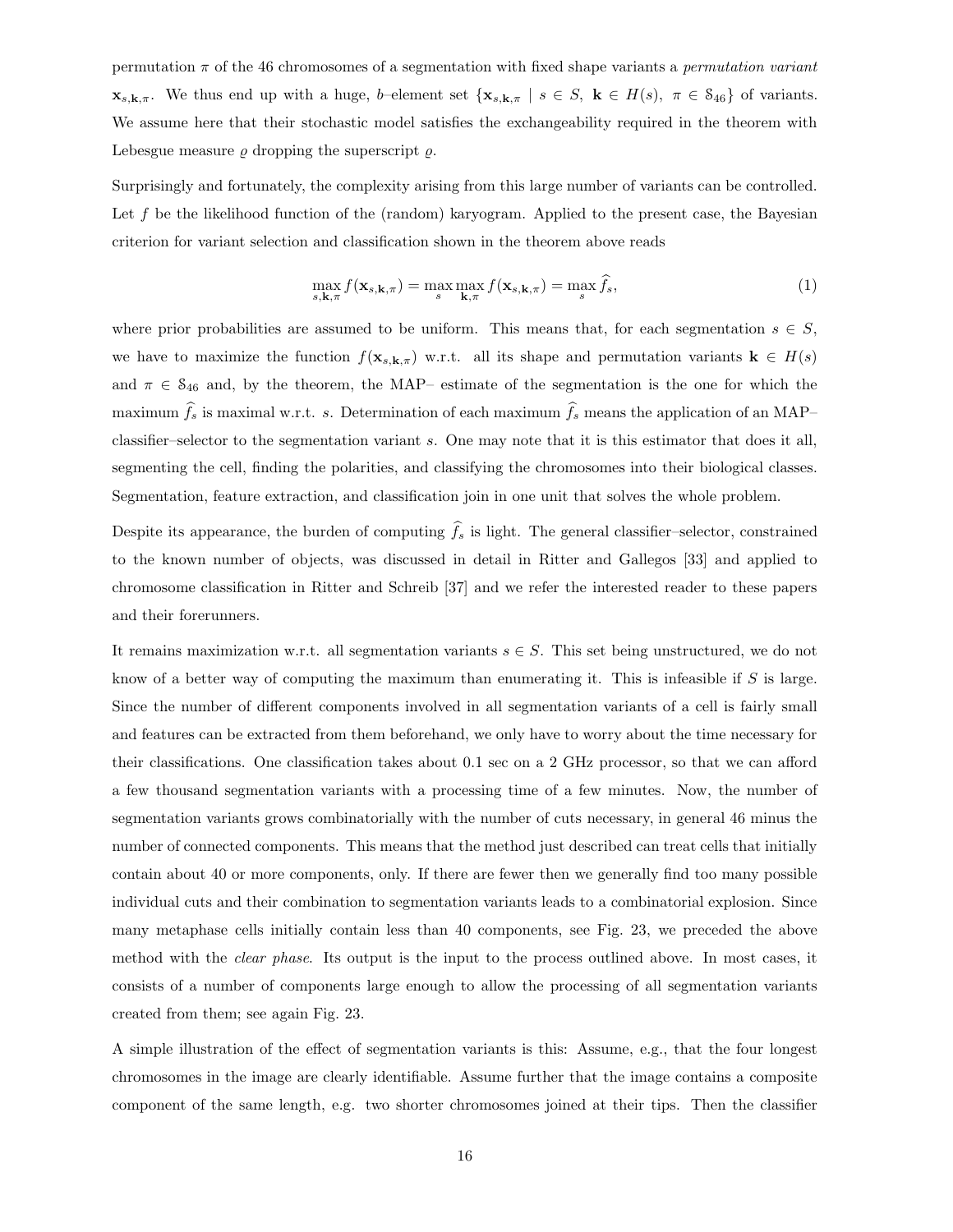will associate an unfavorable score with any segmentation variant that contains this component as a single object since the classifier will correctly assign the four longest chromosomes to their types and since the assignment of the composite component to another type spoils the score. Our statistical model of a karyogram offers no room for this object. The segmentation tool is thus encouraged to select a segmentation variant with this object cut. In this way, cuts in any component may be influenced by possibly remote objects, the four chromosomes in this example. Therefore, our method exploits global context.

### 2.4 Variant generation in the ambiguous phase

Here, we treat the ambiguous X–configurations of region 2 in Fig. 10, look for more bridges and T– configurations, but with relaxed rules and/or parameters, and introduce two new configurations, L and B, in order to generate tentative cuts. Their number is just restricted by complexity considerations since each component that allows a cut increases the number of proposed karyograms to be investigated multiplicatively. If a cut leads to a piece that grossly fails to look like a chromosome then the cut is not executed in order to reduce combinatorial explosion. Combining the remaining cuts to solutions with 45, 46 and 47 chromosomes in all possible ways, we generate from the output of the clear phase an, in general moderate, number of potential karyograms. As described in Section 2.3, the classifier–selector selects the final solution and, thereby, the cuts that are actually executed. Contrary to the clear phase, this phase heavily exploits the complete statistical information on the karyotype and, thus, the interior band patterns. In this sense, it is the classifier that resolves the subtle cases.

(a) Ambiguous X–configurations can essentially have four different interpretations. They may be left as they are, they may be cut as an overlap, and there are two ways of interpreting them as three– component X's, see Sect.  $2.2(b)$  and Fig. 16. We do not consider X-configurations of type (iii) since they are very rare.



Figure 16: An ambiguous X–configuration of type (ii) and its four variants. The third is correct.

(b) Bridges The relaxed bridge is characterized by two boundary points with the following properties.

– one boundary point has a sufficiently negative T–essential minimum,

– its Euclidean distance from the other boundary point is small,  $\leq \frac{1}{2} \times (\text{average width})$ ,

Of course, many centromeres satisfy these conditions. However, no centromere test is necessary, here, since we rely on the classifier to reject wrong cuts.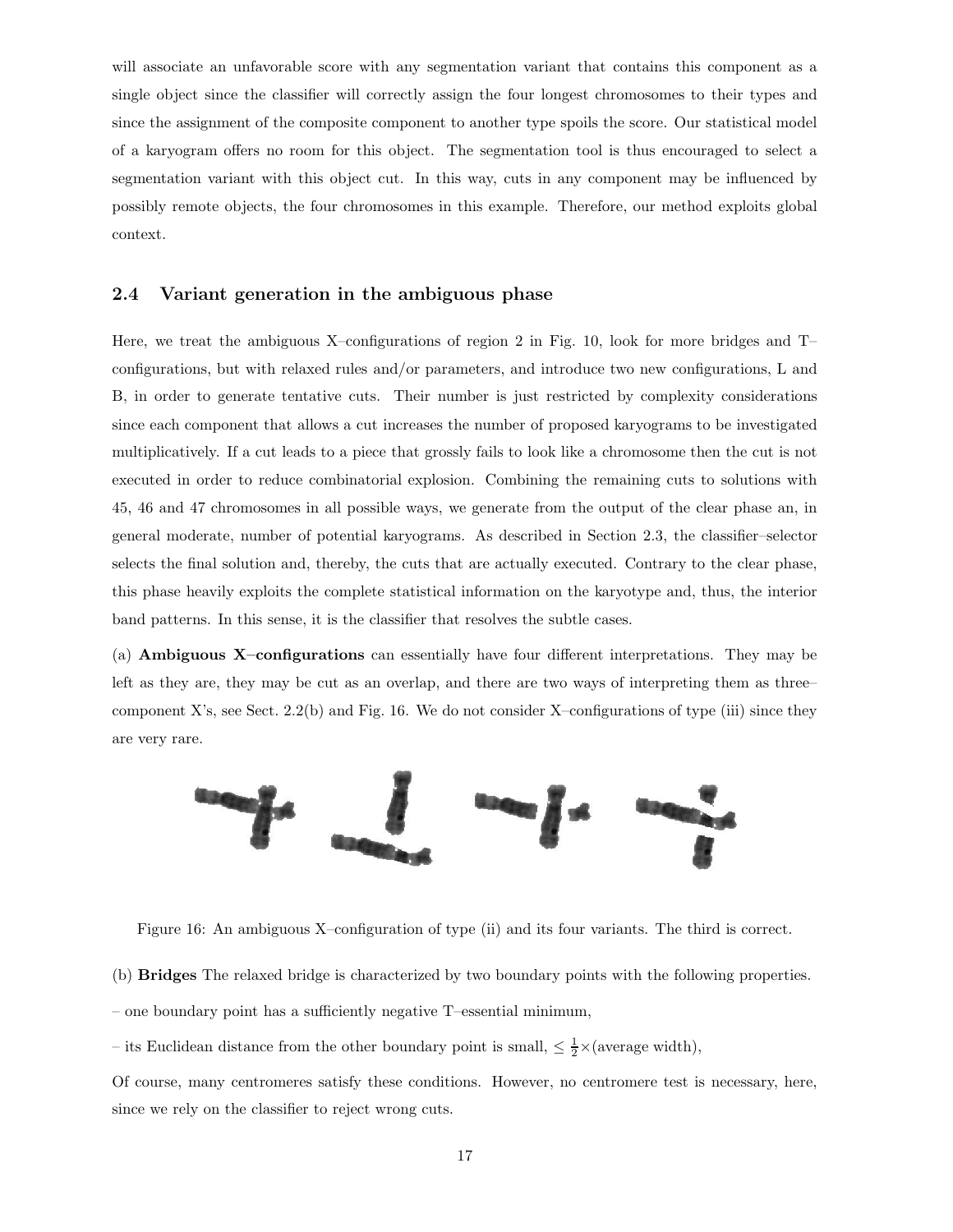(c) The T–configuration The method is the same as in the clear phase, however with relaxed parameters.

(d) The L–configuration Like the M–configuration, the L–configuration is created by two chromosomes that touch at their tips as depicted in Fig. 17. Unlike the M– and T–configurations, there is no second concave point. The L–configuration uses again the polygon approximation; it is characterized by

– a skeleton without branching or crossing whose polygon approximation contains a distinct angle with vertex  $V_0$ ;

– a convex angle in the polygon approximation of the boundary exterior to the skeleton and whose vertex  $V_1$  is no farther than the average width from  $V_0$ ;

– a concave angle in the polygon approximation of the boundary interior to the skeleton and whose vertex  $V_2$  is no farther than the average width from  $V_0$ .



Figure 17: An L–configuration with its skeleton and its two variants; right is correct

The second condition distinguishes the L–configuration from a bent chromosome. If a component is recognized as an L then two potential cuts are proposed, namely the extensions of the two sides beyond the concave boundary point  $V_2$ , see Fig. 17.

(e) The B–configuration The B–configuration designates mainly a situation where two chromosomes create a perfect occlusion along two edges as in Fig. 18. The characteristic of a B–configuration is that

– it contains a Euclidean disk of radius about the average width.

Thus, a B–configuration is characterized by a large maximum of the Euclidean distance transform, see [45]. In this case, the negative T–essential minima of the boundary curvature and the polygonal approximation of the boundary give hints to potential cuts.

Now, each component is examined for all configurations indicated, see Fig. 19, the proposed cuts are executed, and the components thus created are recursively treated in the same manner, see Fig. 20. We call the various interpretations of the components "local" variants.

In our implementation, all local variants and the dissected fragments are stored in the data structure exemplified in Fig. 21. Local variants combine to "global" variants, various interpretations of the whole metaphase cell as potential karyograms. Global variants are represented by the paths from the left to the right end in the data structure which contain 45, 46, or 47 components. Of course, if the deterministic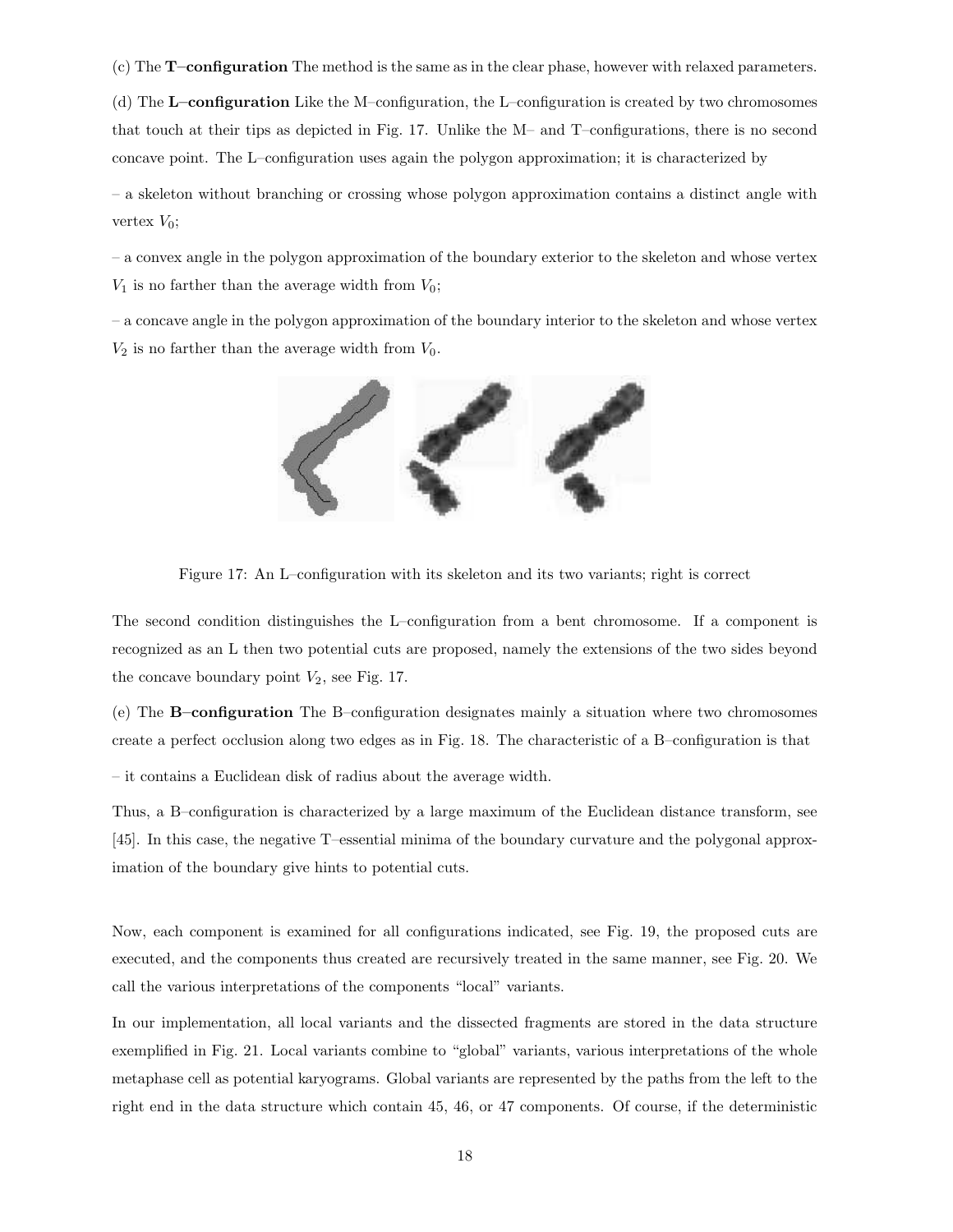

Figure 18: A B–configuration



Figure 19: Proposed configurations for variant generation. The letter "I" stands for a bridge.

phase resulted in 46 components then no solution with 45 components can be created; likewise, if the result was 47 components then no further variants are considered.

The combinatorial explosion caused by allowing too many local variants is the main restriction to the number of cuts that can be handled in the ambiguous phase. This is also the reason for the necessity of the clear phase which must not be too restrictive. In the results section, we show that the explosion can be controlled in practice.

### 2.5 The overall segmentation process

Fig. 22 shows the flow diagram of the complete segmentation process after cleansing from small stains and nuclei. During preprocessing, some morphological operations are applied for smoothing. Next, the image is decomposed into its 4–connected components by a standard algorithm that determines all points reachable from a seed by 4–paths. Next, shape descriptors, such as the boundary, the boundary curvature, the skeleton, and the polygon approximation are computed from all components, see Section 2.1. The information related to the skeleton such as the branchings, crossings, and their Euclidean distances from the complement is collected and represented in a skeleton graph.

The subsequent clear phase of segmentation detects bridges, overlaps, M's, and T's as described in Section 2.2 and cuts them. The suite consisting of "connected components – shape descriptors – segmentation" is reiterated until no more cuts are executed.

Next, the process enters the ambiguous phase. It starts with the recursive creation of local variants as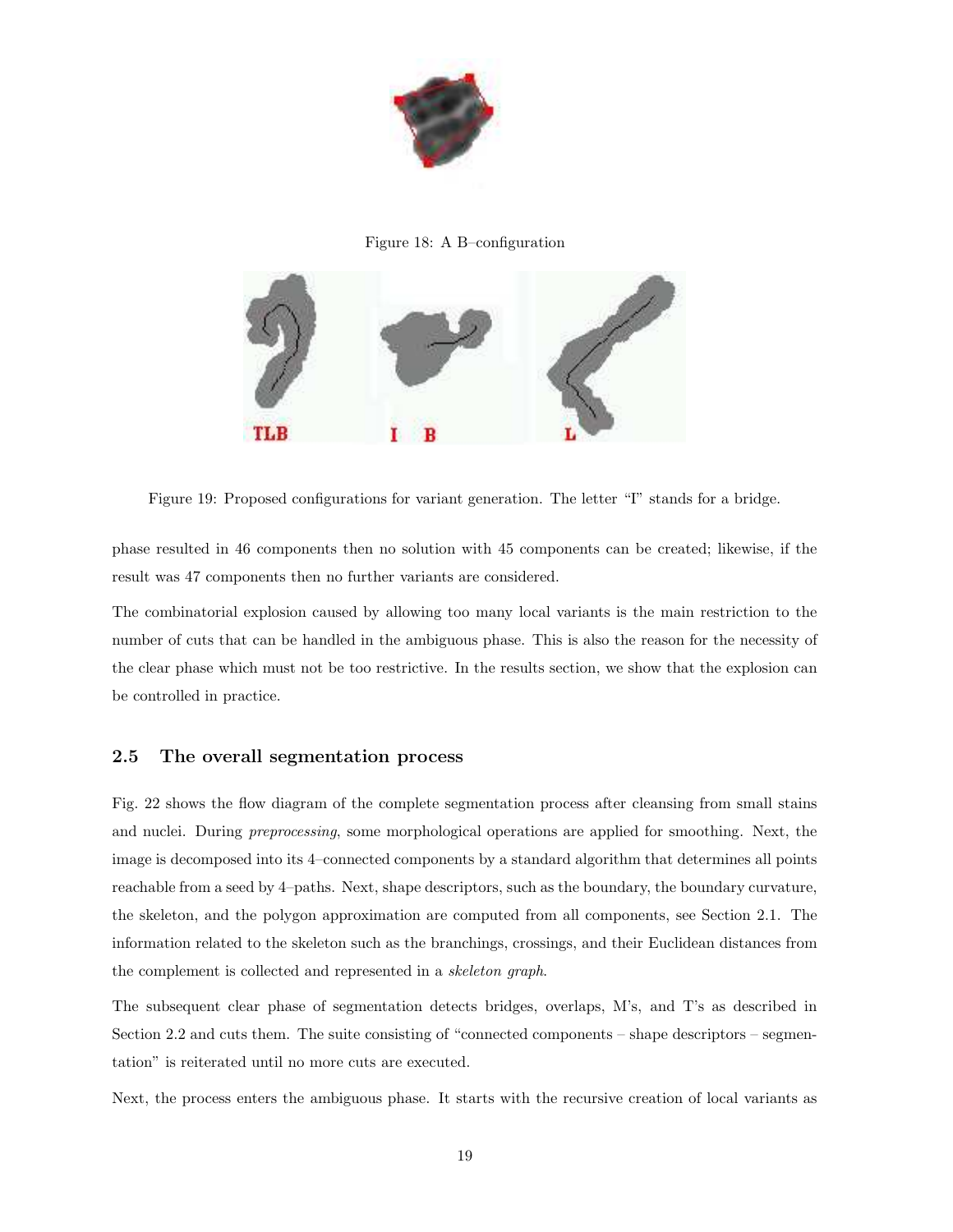

Figure 20: Variant creation, metaphase cell of Fig. 1. The components before the first bar represent the output of the clear phase. Three clusters were not safely recognized as clusters but deemed ambiguous. The components immediately after the bars are proposed for cutting by the relaxed rules in the ambiguous phase. The proposed cuts follow. They contain all correct ones. The classifier–selector correctly selects them later.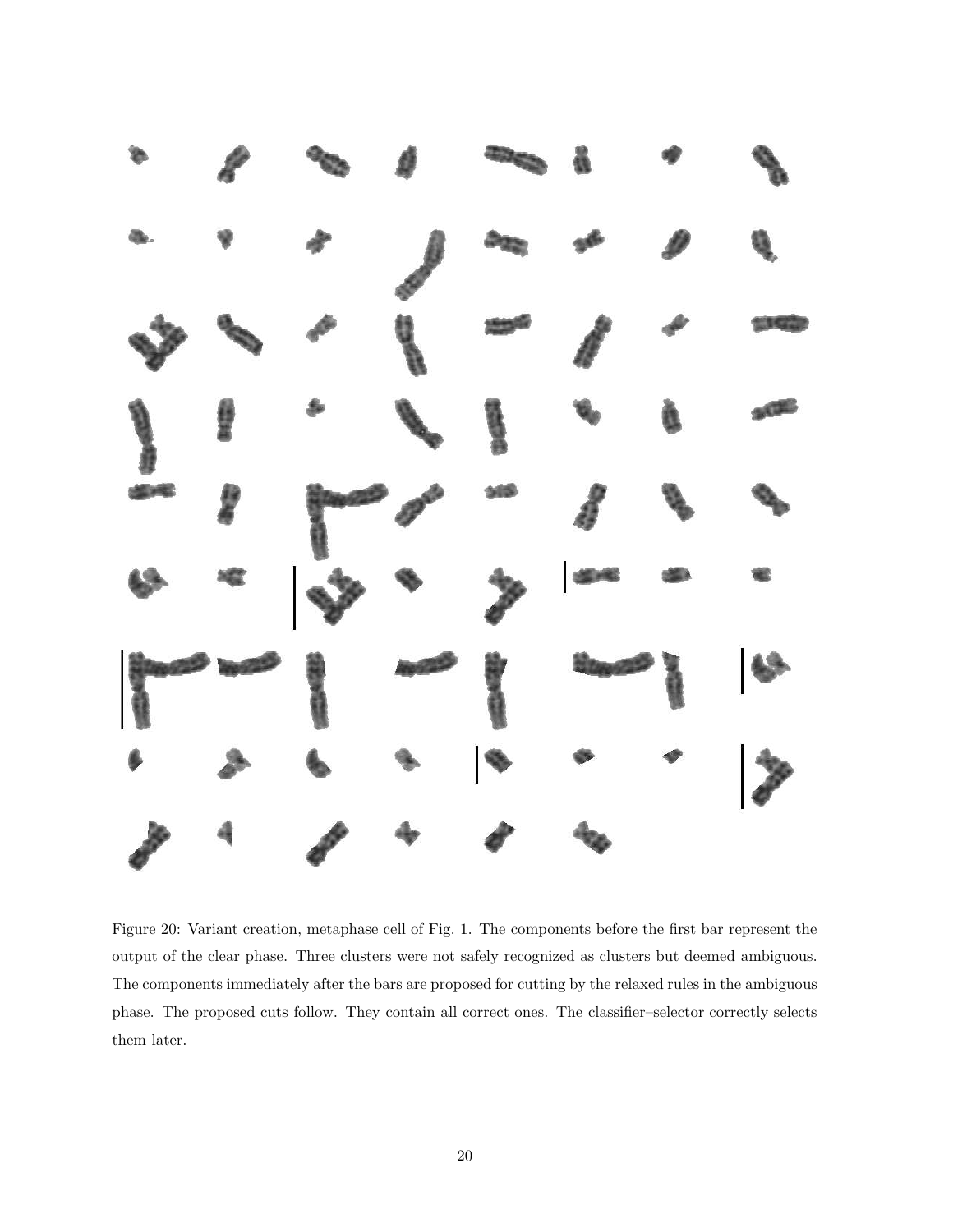

Figure 21: Section of an instance of the data structure for variant generation in the ambiguous phase. Top: components, bottom: various configurations of component 2 lead to local variants.

described in Section 2.4 and their organization in a data structure described above, see Fig. 21. From the data structure, all global variants with an appropriate number of components are extracted. These competing segmentations were classified with the accurate constrained classifier proposed in [36, 37] using the 30 features mentioned in Sect. 1.1 and compared as described in Sect. 2.3. The distribution parameters used for discrimination were computed from the kayograms of the Passau data set Pki, cf. Sect. 3.1. In order to compare segmentations with 45, 46, and 47 chromosomes, the scores (essentially the negative maximum log–likelihoods) of the segmentations with 45 chromosomes were enlarged by a factor of 46/45. The solution with the best score was retained.

Relying on the clear phase alone would force too complex rules and descriptors. Even then, to our experience, there would always be many counterexamples where they fail. Relying on the ambiguous phase alone would lead to a combinatorial explosion in the majority of cases. Therefore, we strive for a balance of the two.

### 2.6 Comparison of methods

The main novelties of our approach are

- segmentation of whole clinical cells by exploiting global context;
- the use of variant analysis for this purpose;
- the definition of prototypical shape elements such as "bridges," "T," "M," ... by means of shape descriptors;
- the application of T–essential minima in order to detect meaningful concavities.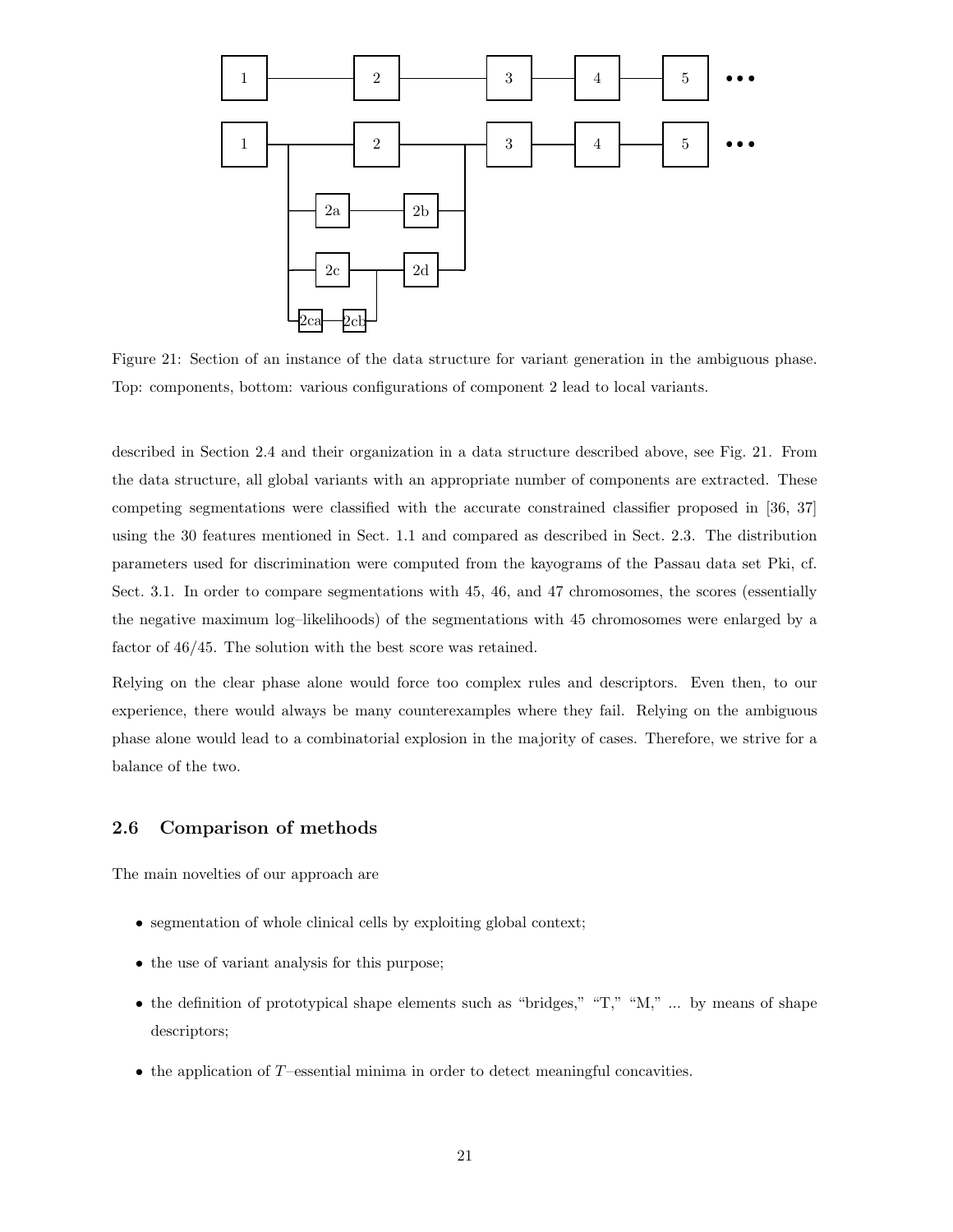

Figure 22: Schematic representation of the overall process. Input is a metaphase cell cleansed from small stains and interphase nuclei. The top two boxes in the so–called clear phase contain preprocessing steps. In the third box, the shape descriptors for the segmentation process are provided: boundary, polygonal approximation, skeleton. In the cycle of the clear phase, new components are iteratively split off until no rule further applies. The process now enters the ambiguous phase. In the top box, relaxed rules based on the same shape descriptors recursively generate tentative splits and local variants that are assembled to global variants. Their density values w.r.t. the statistical model of a karyogram are determined with a constrained type classifier as described in Sect. 2.3. In the bottom box, the global variant with the maximum likelihood (1) is selected as the proposed karyogram.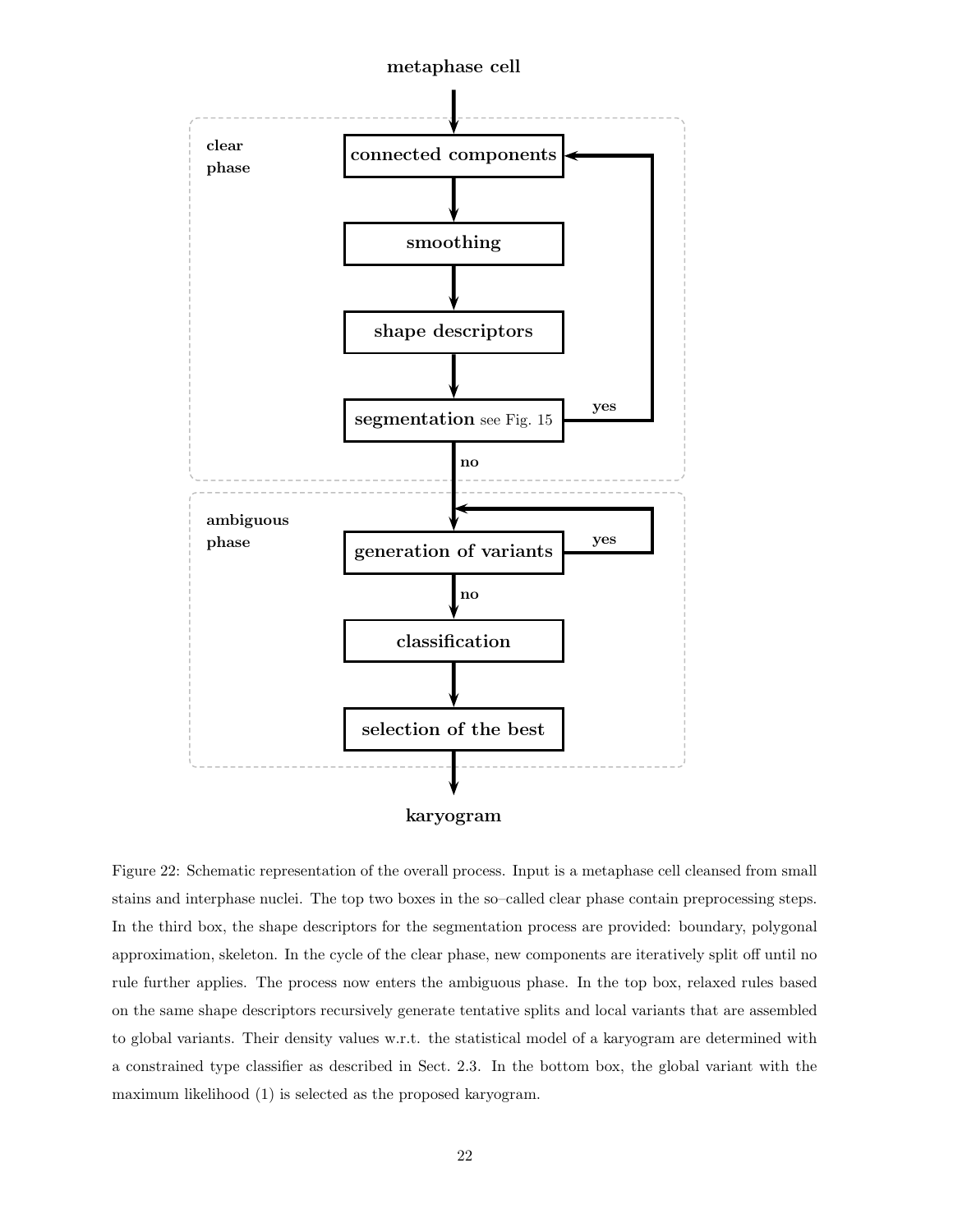| communication         | Vanderheydt Ji |          | Agam           | Lerner        | Charters              | Urdiales      | this     |
|-----------------------|----------------|----------|----------------|---------------|-----------------------|---------------|----------|
|                       |                |          | and            |               | and                   |               |          |
|                       | et al. $[51]$  | [14, 15] | Dinstein $[1]$ | et al. $[21]$ | Graham <sup>[5]</sup> | $et$ al. [50] |          |
| concave points        | $\times$       | $\times$ | $\times$       | $\times$      |                       |               | $\times$ |
| polyg approx.         | $\times$       |          | $\times$       |               |                       |               | $\times$ |
| skeleton              |                | $\times$ |                |               |                       | $\times$      | $\times$ |
| pale paths            |                | $\times$ |                |               |                       |               |          |
| band pattern and      |                |          |                | $\times$      | $\times$              | $\times$      | $\times$ |
| classification driven |                |          |                |               |                       |               |          |
| local context         | $\times$       | $\times$ | $\times$       | $\times$      | $\times$              | $\times$      | $\times$ |
| global context        |                |          |                |               |                       |               | $\times$ |

Table 2: Comparison of various methods for chromosome segmentation found in the literature. The tools in the first three lines relate to shape information, the following two to grey–value information

A schematic comparison of tools proposed in the literature is presented in Table 2. However, the fact that different authors use the same tools does not mean that they use them the same way. Vanderheydt et al. use an approximating polygon in order to detect meaningful convex and concave boundary points. Agam and Dinstein [1] use a bounding polygon in order to evaluate the fit of components obtained to prototypes of chromosome shapes. By contrast, we use the relative positions of the sides of an approximating polygon in order to describe and detect some of the different configurations.

Our treatment of overlaps in the clear phase is inspired by Ji's [15] who uses the nodes in the skeleton in combination with the boundary curvature as indicators. We use the skeleton also for detecting  $L$ configurations. Urdiales et al. [50] exploit skeletons with branchings for matching templates of banding patterns with component endings, thus identifying valid chromosomes and cuts.

All authors use local pictorial context. To this end, Ji [14, 15] analyses the geometry of the vicinity of cut lines. Agam and Dinstein [1] exploit the shape of the whole component. A more efficacious way of using local context is to control the segmentation by information on the chromosome types. A cut is considered reasonable if the band patterns of the resulting objects are judged meaningful by a type classifier. Algorithmically, this leads to a feedback between segmentation and classification already proposed by Piper et al. [28]. For this purpose, Lerner et al. [21] use a chromosome–by–chromosome classifier in the form of a forward neural network that contains the information on the band profiles for selecting the proposed cut from a set of potential cuts. Charters and Graham [5] and Urdiales et al. [50] use a classifier based on templates of band pattern segments.

The present communication is the first to use also *global* pictorial context. We use our classifier designed in [33, 35, 37]. It contains a statistical model of the whole karyogram and is constrained to the correct numbers of chromosomes of each type, in normal cells and in several types of abnormal cells with one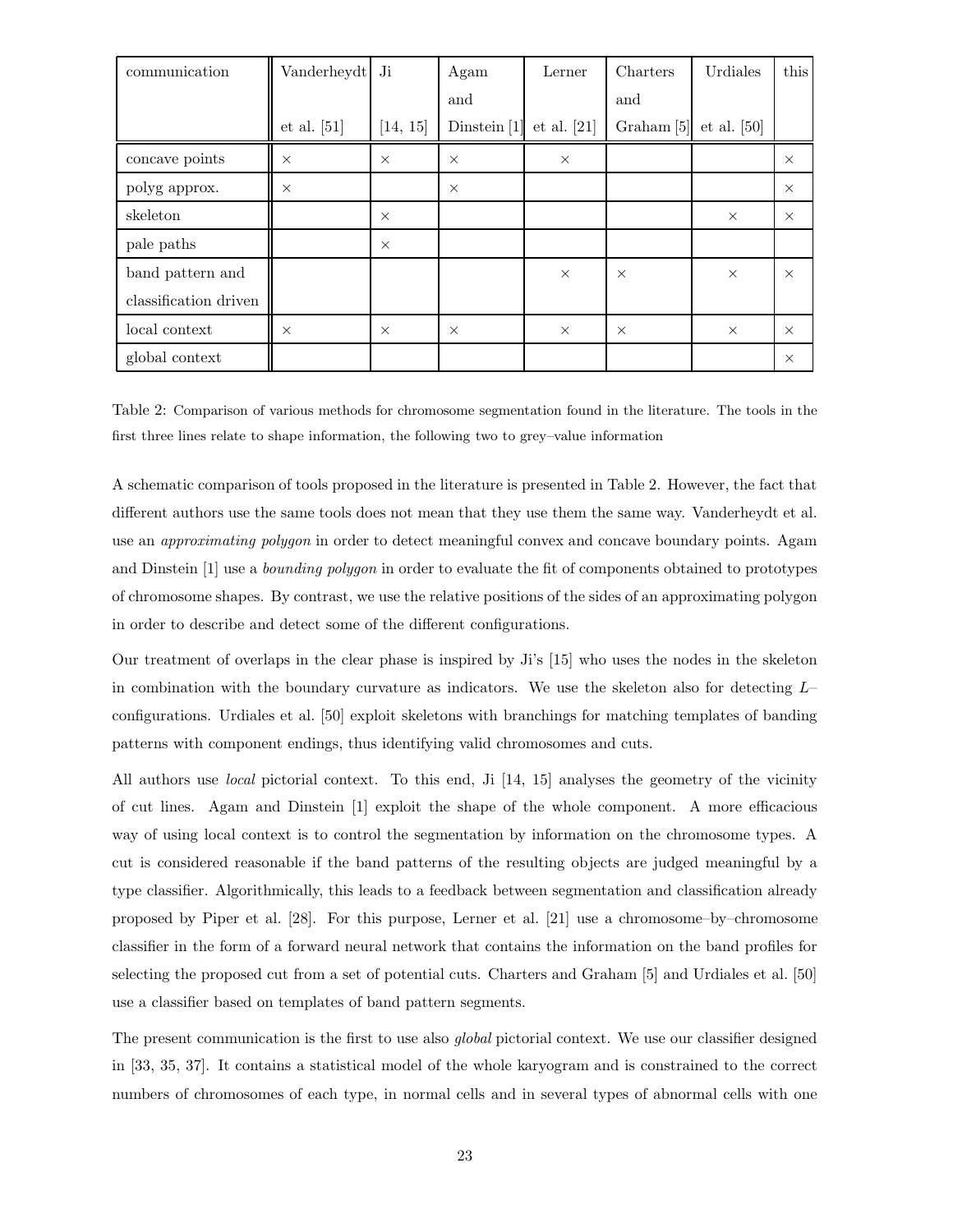missing or one excess chromosome. It thereby profits from the complete prior information available for classification of a cell as a guide for segmentation; see also Sect. 2.3. Our approach is applicable to clinical cells with large clusters of chromosomes.

### 3 Results

### 3.1 Data set

We use again the image data set Pki described in [36]. It consists of 971 Giemsa stained pro– and amnion and blood cells at pro– or metaphase compiled at the local cytogenetical institute in Passau/Germany for routine cytogenetic screening. All cells at late metaphase, characterized by split arms, were removed since our system is not designed to handle such cases. The remaining data set consists of 612 cells; we gave it the name Pki-3. It contains 28148 chromosomes in 21089 connected components. Sometimes a cut does not create a new component as the blocked overlap in Fig. 11 shows. Therefore, segmentation of the data set needs at least  $28148 - 21089 = 7059$  cuts. Karyograms of all cells, manually produced by experienced cytogeneticists, are available.

### 3.2 Calibration and segmentation error rates

Unfortunately, the error rate of segmentation cannot be easily determined automatically. It would require the locations of the cuts performed by the cytogeneticists in all cells of Pki-3. This information is lost and it does not seem simple to make a system that restores it from the associated karyograms. Therefore, it was not possible to automatically calibrate the parameters, e.g. by means of cross validation. We, therefore, developed our system calibrating it manually with the aid of the first 40 cells of Pki-3 as a training set.

In order to assess the error rate of the segmentation process, we think it best to count the number of wrong cuts (in chromosomes) and the number of missing cuts. A cut that simultaneously dissects two chromosomes causes two errors. This occurs, e.g., if an overlap is cut diagonally. A wrong cut in an L counts as two errors since besides the wrong cut there is also a missing cut. An overlap cut as a three– component X counts as two errors because one chromosome is cut into three pieces. If a three–component X is cut as an overlap then no chromosome is dissected and one of the two components is correct. The other erroneously contains a copy of the overlap. This counts as one error unless the latter part, which consists of two chromosomes, is not dissected. In this case we have two errors.

All 612 cells of Pki-3 were tested and the errors of the automatically generated karyograms were manually determined, in questionable cases by comparison with the karyograms. Out of the 612 cells, there were 339 cells completely correctly segmented. In the remaining 273 cells, we manually counted about 200 wrong cuts in the clear and ambiguous phases, each, and about 300 missing cuts in the ambiguous phase, a total of about 700 errors. (There cannot be any missing cuts in the clear phase for logical reasons.)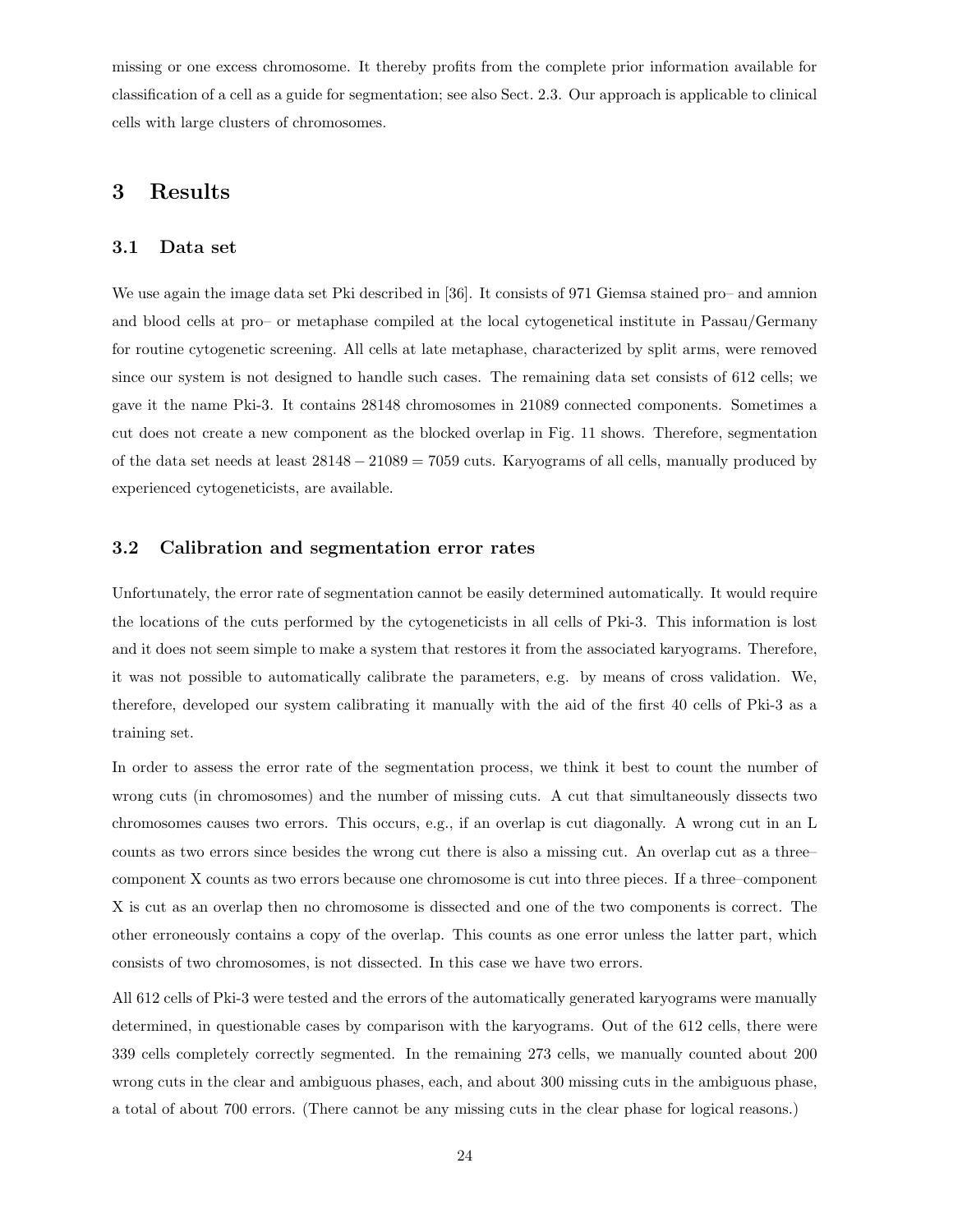With the exception of Ji [14, 15], the approaches proposed in the literature were not tested on large image data bases of pro– or metaphase cells. We note that determining the error rate of a large number of such images is a tedious manual task hard to automate, even in the presence of the associated karyograms. Ji reports error rates between 5 and 10% on data bases of several hundreds of cells but does not quantify his error rate in terms of numbers of missing and wrong cuts. The authors of [1, 21, 5, 50], too, offer error rates. However, there is no standard data base and all these authors use different and small data bases so that a fair comparison of error rates is not possible. Moreover, Charters and Graham [5] consider a set of simulated overlaps, only, and Lerner et al. [21] a data base of pairs of touching chromosomes.

Fig. 23 shows a histogram of the numbers of components before and after the clear phase. In most cases, the clear phase produces 40 or more components. This means that at most a few hundred global variants, only, had to be processed so that there was no combinatorial explosion.

## 4 Discussion

A method for completely automatic segmentation and classification of images of eukaryotic blood and amnion cells at pro– or early metaphase in their individual chromosomes was proposed. Segmentation consists of two phases. In the first, clear phase, shape elements that clearly indicate touchings or overlaps are detected and cut. In the second, all remaining subtle and ambiguous cases are treated. Here, variant analysis is employed to select the correct cuts from the proposed ones based on global statistical information on the karyogram. In both phases, prototypical shape elements are detected, in the first in a conservative, in the second in an offensive way. Our tests with a data base of more than 600 blood and amnion pro– and metaphase cells routinely used for clinical screening show that the complexity in the second phase can be controlled.

Major problems that had to be overcome are

- bent chromosomes hard to distinguish from two chromosomes touching at their tips;
- narrow centromeres that resemble two lightly touching chromosomes in a line;
- artificial holes in chromosomes that look like genuine holes between touching or overlapping chromosomes.

Main causes of errors are three or more chromosomes interfering at the same point. Our method does not apply to badly shaped chromosomes, for instance from chorion or bone marrow cells or cells at late metaphase where acrocentric and metacentric chromosomes appear Y– and X–shaped, respectively.

The system has two disadvantages. First, in order to describe the various shape elements in the two phases, about 170 real–valued parameters are needed. We were not able to optimally calibrate them. Second, the system needs a runtime between one minute in simple cases and a few hours in very complex cases on a 2 GHz processor. However, these drawbacks of the system are compensated by its accuracy.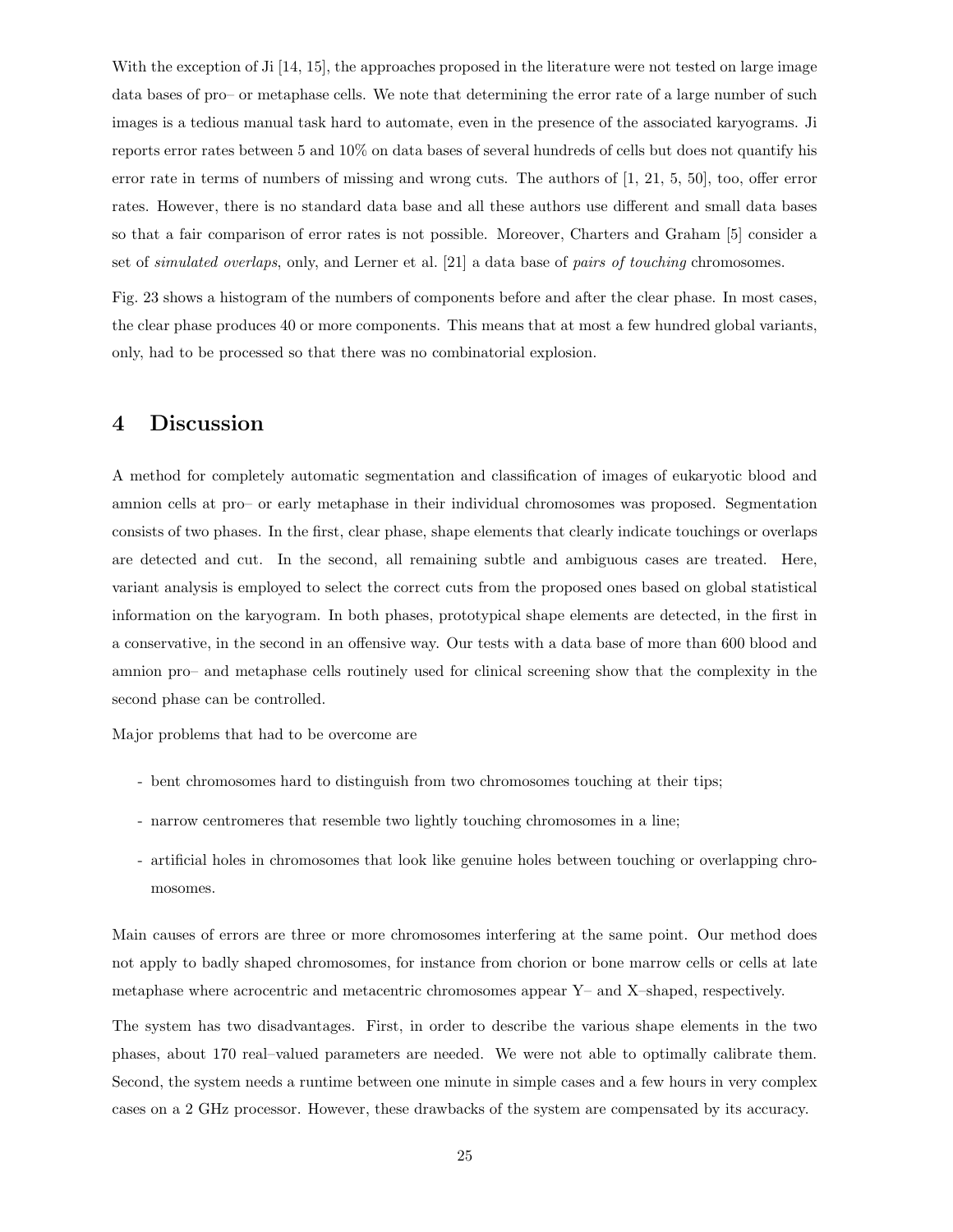

Figure 23: Histograms of the numbers of components in the cells of the data set Pki-3. Top before, bottom after the clear phase.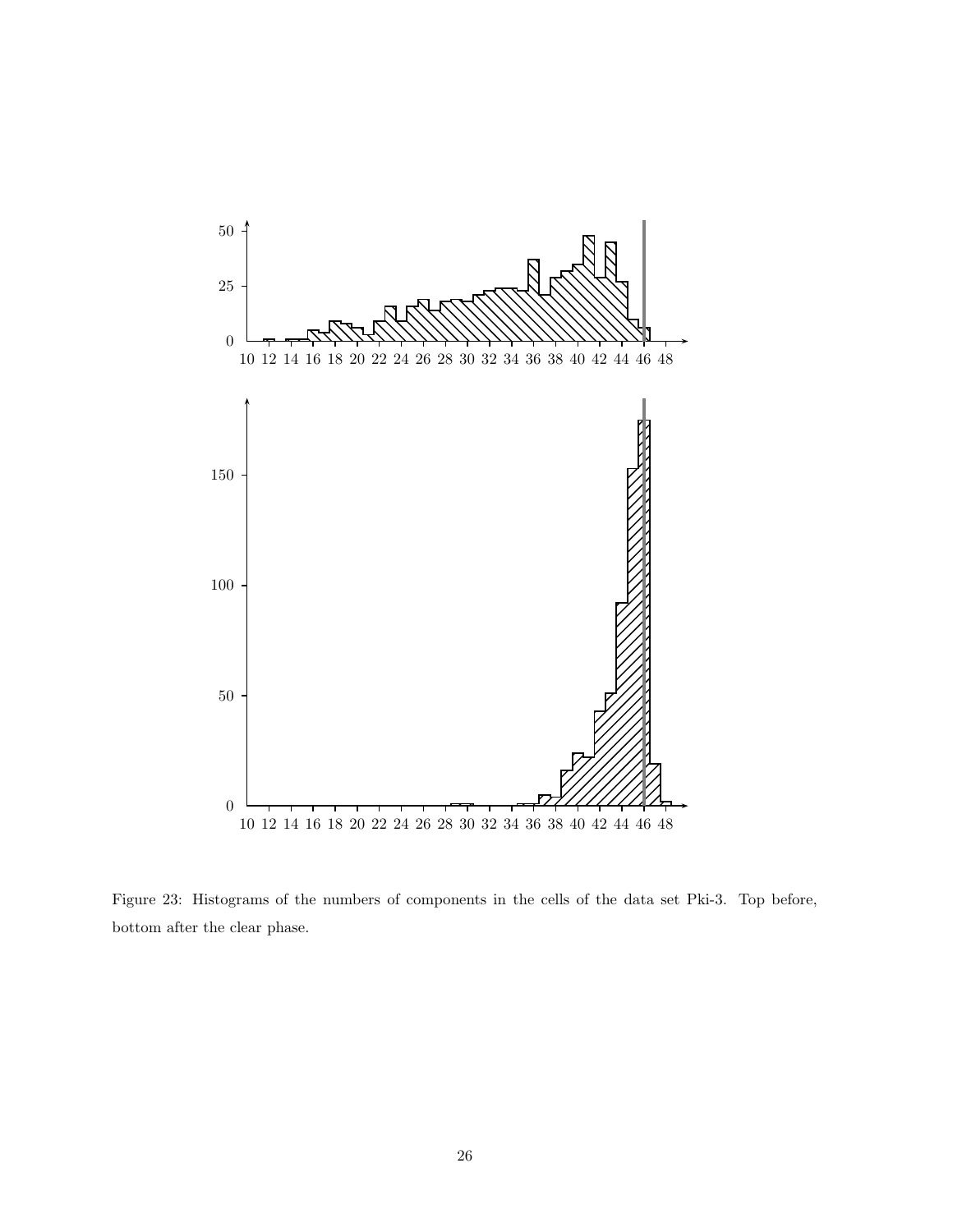A possible further improvement may be the use of pale paths within components, [14, 15, 44]. Pale paths may first serve to detect some edge–to–edge touchings in thick components, see Fig. 18, although tight touchings often do not display a pale path. They may secondly be used for defining more precise cut paths which would enhance the supervised classification during the ambiguous phase. Light regions between bands might, however, confuse the algorithm.

Acknowledgements. We thank Herr Holger Harth of Praxis für medizinische Genetik, Neukirchen/Inn, for providing us with the image data set. We also thank Dr. Gernot Schreib for helping us with the program.

### References

- [1] Gady Agam and Its'hak Dinstein. Geometric separation of partially overlapping nonrigid objects applied to automatic chromosome classification. IEEE Trans. Patt. Anal. Mach. Int., 19:1212–1222, 1997.
- [2] Richard Bellman. On the approximation of curves by line segments using dynamic programming. Comm. ACM, 4:284, 1961.
- [3] Jack E. Bresenham. Algorithm for computer control of a digital plotter. IBM Systems Journal,  $4(1):25-30, 1965.$
- [4] Richard G. Casey and Eric Lecolinet. A survey of methods and strategies in character segmentation. IEEE Trans. Patt. Anal. Mach. Int., 18:690–706, 1996.
- [5] Graham C. Charters and Jim Graham. Trainable grey-level models for disentangling overlapping chromosomes. Patt. Rec., 32:1335–1349, 1999.
- [6] Yung-Sheng Chen and Wen-Hsing Hsu. A systematic approach for designing 2–subcycle and pseudo 1–subcycle parallel thinning algorithms. Patt. Rec., 22:267–282, 1989. Comments in Patt. Rec. 25, 1545–1546 (1992).
- [7] James George Dunham. Optimum uniform piecewise linear approximation of planar curves. IEEE Trans. Patt. Anal. Mach. Int., 8:67–75, 1986.
- [8] María Teresa Gallegos and Gunter Ritter. Outlier treatment: A new statistical method for automatic chromosome classification. In A. Prat and E. Ripoll, editors, COMPSTAT Proceedings in Computational Statistics, 12th Symposium, pages 55–56, Barcelona, 1996.
- [9] María Teresa Gallegos and Gunter Ritter. Parameter estimation under ambiguity and contamination with the spurious model. J. Multivariate Analysis, 97:1221–1250, 2006.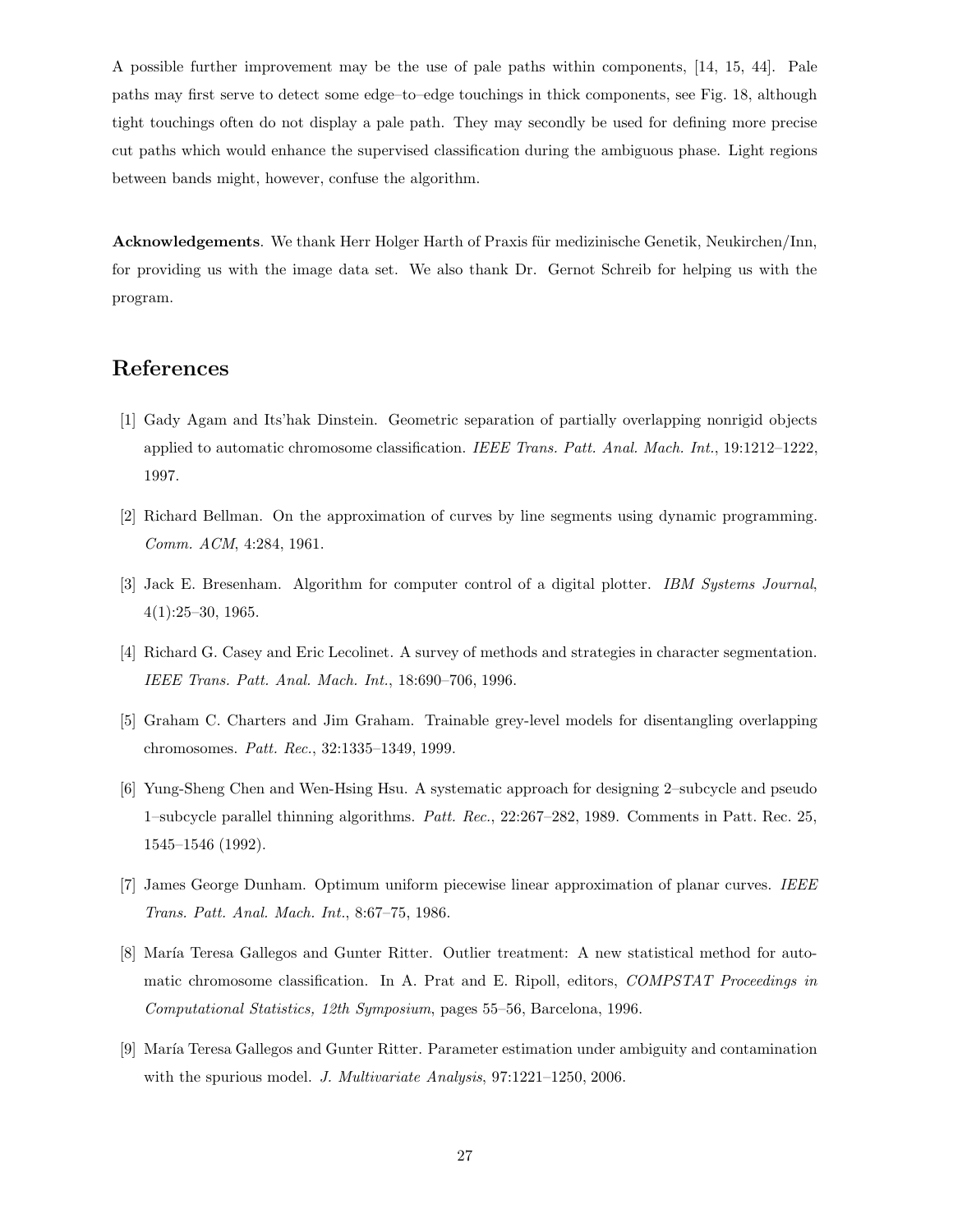- [10] A.J.F. Griffiths, J.H. Miller, D.T. Suzuki, R.C. Lewontin, and W.M. Gelbart. An Introduction to Genetic Analysis. Freeman and Company, New York, 1993.
- [11] V. Guillemin and A. Pollack. Differential Geometry. Prentice–Hall, Englewood Cliffs, New Jersey, 1974.
- [12] C. Judith Hilditch. Linear skeletons from square cupboards. Machine Intelligence, 4:403–420, 1969.
- [13] Judith Hilditch and Denis Rutovitz. Some algorithms for chromosome recognition. Annals N.Y. Acad. Sci., 157(1):339–364, 1969.
- [14] Liang Ji. Intelligent splitting in the chromosome domain. Patt. Rec., 22:519–532, 1989.
- [15] Liang Ji. Fully automatic chromosome segmentation. Cytometry, 17:196–208, 1994.
- [16] Liang Ji and Jim Piper. Fast homotopy-preserving skeletons using mathematical morphology. IEEE Trans. Patt. Anal. Mach. Int., 14(1):653–664, 1992.
- [17] R.S. Ledley and F.H. Ruddle. Chromosome analysis by computer. Scientific American, 214(4):40–46, 1966.
- [18] R.S. Ledley, F.H. Ruddle, J.B. Wilson, M. Belson, and J. Albarran. The case of the touching and overlapping chromosomes. In G.C. Cheng, R.S. Ledley, D.K. Pollock, and A. Rosenfeld, editors, Pictorial Pattern Recognition, pages 87–97. Thompson Book Company, Washington D.C., 1968.
- [19] C.L. Lee and P.S.P. Wang. A simple and robust thinning algorithm. Int. J. Patt. Rec. Art. Int., 13:357–366, 1999.
- [20] Boaz Lerner. Toward a completely automatic neural-network-based human chromosome analysis. IEEE Transactions on Systems, Man, and Cybernetics – Part B: Cybernetics, 28:544–552, 1998.
- [21] Boaz Lerner, Hugo Guterman, and Its'hak Dinstein. A classification-driven partially occluded object segmentation (CPOOS) method with application to chromosome analysis. IEEE Transactions on Signal Processing, 46:2841–2847, 1998.
- [22] Sven Loncaric. A survey of shape analysis techniques. Patt. Rec., 31:983–1001, 1998.
- [23] Majed Marji and Pepe Siy. A new algorithm for dominant points detection and polygonization of digital curves. Patt. Rec., 36:2239–2251, 2003.
- [24] Nabil Jean Naccache and Rajjan Shinghal. An investigation into the skeletonization approach of Hilditch. Patt. Rec., 17:279–284, 1984.
- [25] Christos H. Papadimitriou and Kenneth Steiglitz. Combinatorial Optimization. Prentice–Hall, Englewood Cliffs, New Jersey, 1982.
- [26] Theo Pavlidis. A thinning algorithm for discrete binary images. Computer Graphics and Image Processing, 13:142–157, 1980.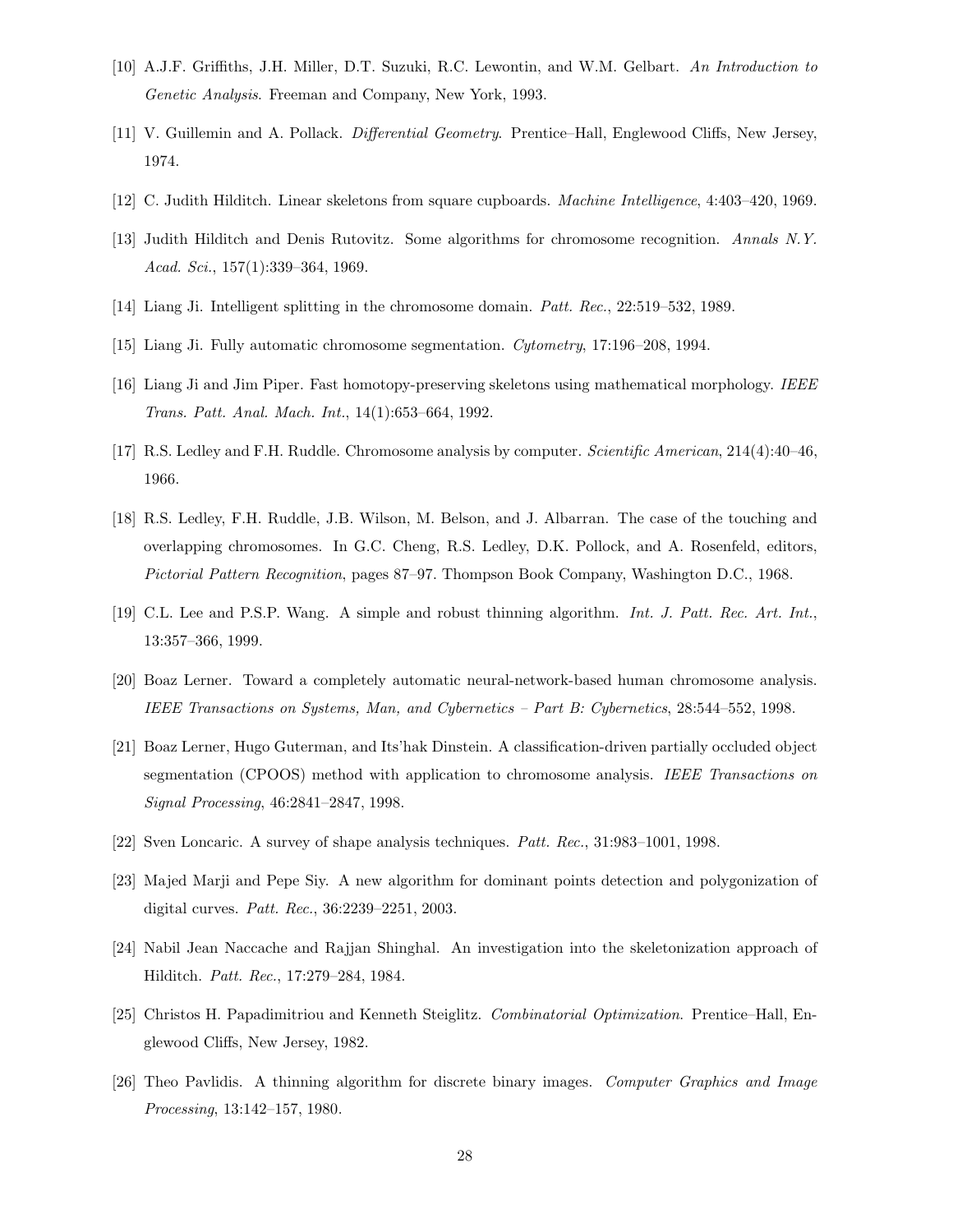- [27] Jim Piper and Erik Granum. On fully automatic feature measurement for banded chromosome classification. Cytometry, 10:242–255, 1989.
- [28] Jim Piper, Erik Granum, Denis Rutovitz, and H. Ruttledge. Automation of chromosome analysis. Signal Processing, 2:203–221, 1980.
- [29] Gunter Ritter. Quadratically asymmetric distributions and their application to chromosome classification. In A. Prat and E. Ripoll, editors, COMPSTAT 1996 Proceedings in Computational Statistics, 12th Symposium, Short Communications, pages 99–100, Barcelona, 1996.
- [30] Gunter Ritter. Classification and clustering of objects with variants. In Wolfgang Gaul, Otto Opitz, and Martin Schader, editors, Data Analysis, Scientific Modeling and Practical Application, Studies in Classification, Data Analysis, and Knowledge Organization, pages 41–50. Springer, Berlin, Heidelberg, 2000.
- [31] Gunter Ritter and Karl Gaggermeier. Automatic classification of chromosomes by means of quadratically asymmetric statistical distributions. Patt. Rec., 32:997–1008, 1999.
- [32] Gunter Ritter and María Teresa Gallegos. Outliers in statistical pattern recognition and an application to automatic chromosome classification. Patt. Rec. Lett., 18:525–539, 1997.
- [33] Gunter Ritter and María Teresa Gallegos. A Bayesian approach to object identification in pattern recognition. In A. Sanfeliu et al., editor, Proceedings of the 15th International Conference on Pattern Recognition, volume 2, pages 418–421, Barcelona, 2000.
- [34] Gunter Ritter and María Teresa Gallegos. Bayesian object identification: variants. Journal of Multivariate Analysis, 81:301–334, 2002.
- [35] Gunter Ritter and Christoph Pesch. Polarity–free automatic classification of chromosomes. Computational Statistics and Data Analysis, 35:351–372, 2001.
- [36] Gunter Ritter and Gernot Schreib. Profile and feature extraction from chromosomes. In A. Sanfeliu et al., editor, Proceedings of the 15th International Conference on Pattern Recognition, volume 2, pages 287–290, Barcelona, 2000.
- [37] Gunter Ritter and Gernot Schreib. Using dominant points and variants for profile extraction from chromosomes. Patt. Rec., 34:923–938, 2001.
- [38] Azriel Rosenfeld. Connectivity in digital pictures. J. ACM, 17:146–160, 1970.
- [39] Azriel Rosenfeld and Avinash C. Kak. Digital Picture Processing, volume 2. Academic Press, Orlando, San Diego, New York, Austin, Boston, London, Sydney, Tokyo, Toronto, second edition, 1982.
- [40] Paul L. Rosin. Techniques for assessing polygonal approximations of curves. IEEE Trans. Patt. Anal. Mach. Int., 19:659–666, 1997.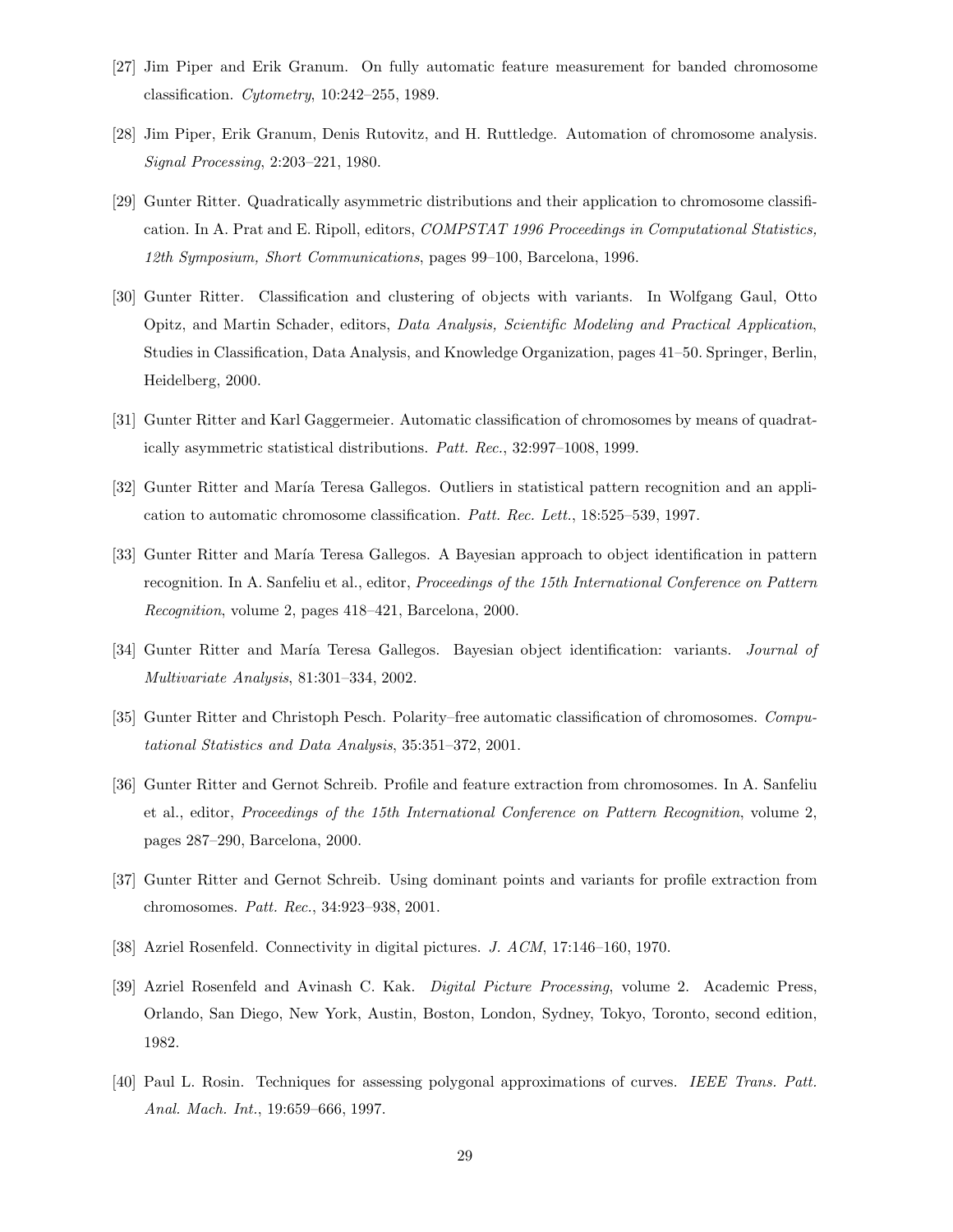- [41] Paul L. Rosin. Assessing the behaviour of polygonal approximation algorithms. Patt. Rec., 36:505-518, 2003.
- [42] Yukio Sato. Piecewise linear approximation of plane curves by perimeter optimization. Patt. Rec., 25:1535–1543, 1992.
- [43] Jean Serra. Image Analysis and Mathematical Morphology. Academic Press, London, San Diego, New York, Berkeley, Boston, Sydney, Tokyo, Toronto, third edition, 1989.
- [44] Hongchi Shi, Paul Gader, and Hongzheng Li. Parallel mesh algorithms for grid graph shortest paths with application to separation of touching chromosomes. The Journal of Supercomputing, 12:69–83, 1998.
- [45] Frank Yeong-Chyang Shih and Owen Robert Mitchell. A mathematical morphology approach to euclidean distance transformation. IEEE Trans. Image Processing, 1:197–204, 1992.
- [46] Satoshi Suzuki, Naonori Ueda, and Jack Sklansky. Graph–based thinning for binary images. Internatinal Journal of Pattern Recognition and Artificial Intelligence, 7:1009–1030, 1993.
- [47] Antonio Torralba. Contextual modulation of target saliency. In Advances in Neural Information Processing Systems, 2001. http://books.nips.cc/nips14.html.
- [48] M.K.S. Tso and J. Graham. The transportation algorithm as an aid to chromosome classification. Patt. Rec. Lett., 1:489–496, 1983.
- [49] M.K.S. Tso, P. Kleinschmidt, I. Mitterreiter, and J. Graham. An efficient transportation algorithm for automatic chromosome karyotyping. Patt. Rec. Lett., 12:117–126, 1991.
- [50] Cristina Urdiales García, Antonio Bandera Rubio, Fabián Arrebola Pérez, and Francisco Sandoval Hernández. A curvature–based multiresolution automatic karyotyping system. Mach. Vision. Appl., 14:145–156, 2003.
- [51] L. Vanderheydt, F. Dom, A. Oosterlinck, and H. Van Den Berghe. Two-dimensional shape decomposition using fuzzy subset theory applied to automated chromosome analysis. Patt. Rec., 13:147–157, 1981.
- [52] Peng-Yeng Yin. Ant colony search algorithms for optimal polygonal approximation of plane curves. Patt. Rec., 36:1783–1797, 2003.
- [53] S. Yokoi, J.I. Toriwaki, and T. Fukumura. An analysis of topological properties of digital binary pictures using local features. Comput. Graph. Image Process., 4:63–73, 1975.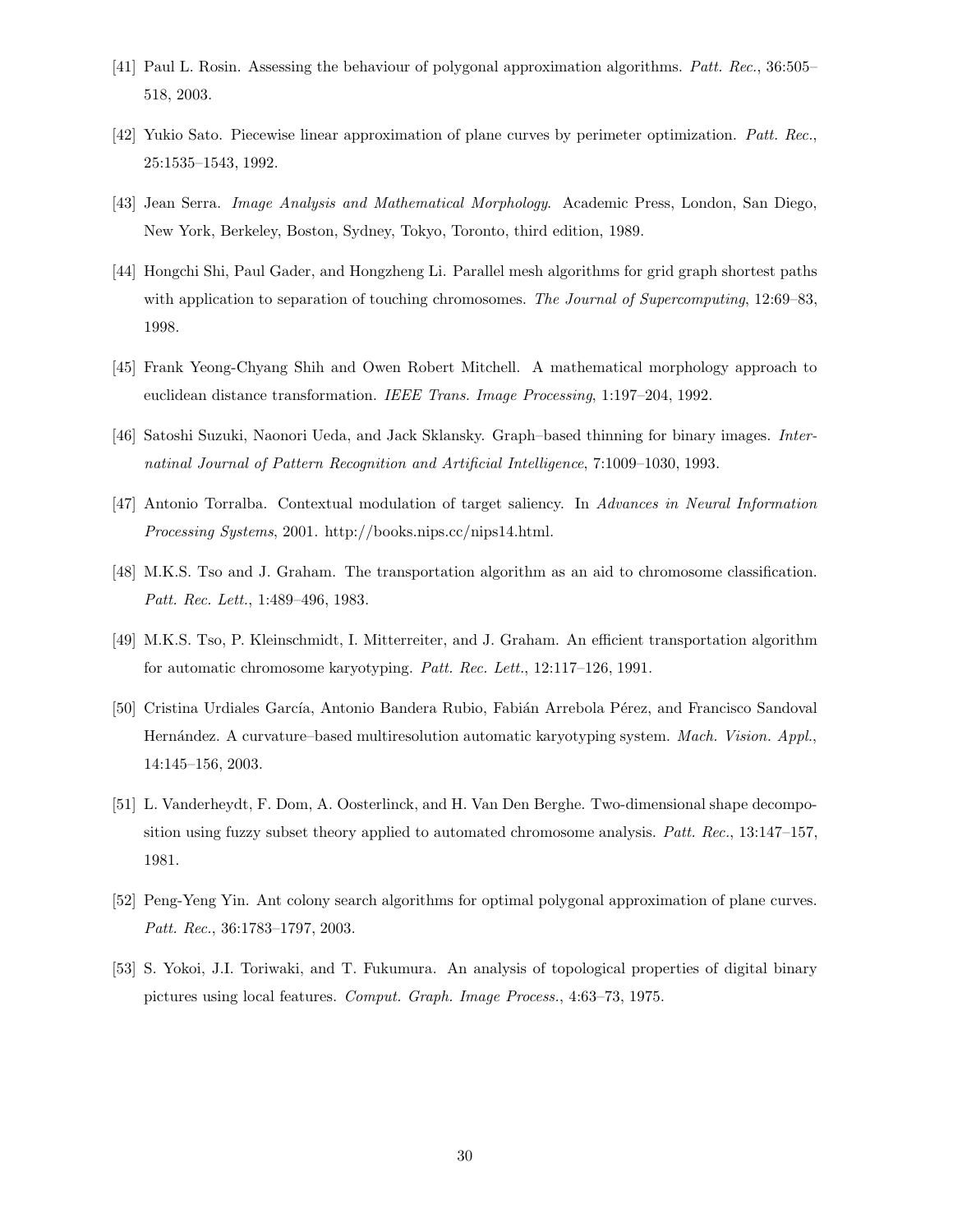# Appendix

# A Algorithmic considerations

In this appendix, we discuss two basic algorithms necessary for our method.

#### A.1 Thinning and skeleton

The skeleton is a description of a 2D image by means of discrete curve patterns. The importance of the concept is underlined by the fact that many authors have devoted papers to this subject, see [12, 13, 26, 24, 39, 6, 16, 46, 19]. The skeleton contains plenty of information useful for establishing segmentation rules. Its crossings and branchings indicate X–configurations and touchings and it may serve as a basis for estimating the average width of a chromosome.

According to Hilditch and Rutovitz [13], see also Naccache and Shinghal [24], the skeleton of a connected object is the output of the recursive application of a thinning procedure that

- removes only boundary points,
- does not remove end points, that is points with no or only one 8–neighbor, and
- leaves the object 8–connected.

We employ the algorithm proposed in Rosenfeld and Kak [39], Sect. 11.2.3. It alternatingly runs through the northern, southern, eastern, and western 4–boundary points deleting them if they are not 8–end points and if the intersection of their 8–boundary with the image consists of exactly one 8–component.<sup>4</sup> A simple way of determining the number of these components is the 8–connectivity number introduced by Yokoi et al. [53]. Given a pixel  $(i, j)$  in an image, it is the number

**CNS**(image, *i*, *j*) = 
$$
\sum_{i=0}^{3} (1 - x_{2i}) \wedge (x_{2i+1} \vee x_{2i+2}).
$$

Here,  $x_0, \dots, x_7$  are the 8–neighbors of the black pixel  $(i, j)$  ordered counterclockwise starting east. The expression is to be interpreted arithmetically and ∧ and ∨ stand for the minimum and the maximum, respectively. If  $(i, j)$  is a 4-inner point then, plainly, CN8 = 0 and there is one component. Otherwise, CN8 is the number of 8–components. In the latter case,  $CN8 = 3$  means branching and  $CN8 = 4$  means crossing. The algorithm is shown in Table 3. The procedures **bool is4BoundaryPointN**(image, $i, j$ ), **bool** is4BoundaryPointS( $\{image,i,j\}$ , bool is4BoundaryPointE( $\{image,i,j\}$ , bool is4BoundaryPointW( $\{image,i,j\}$ , and **bool isNot8EndPoint**(image, $i,j$ ) all receive a pixel  $(i, j)$  in a binary image. Their names are self– explanatory.

<sup>4</sup>This means that there are at least two 8–neighbors and that they are 8–connected, see [19].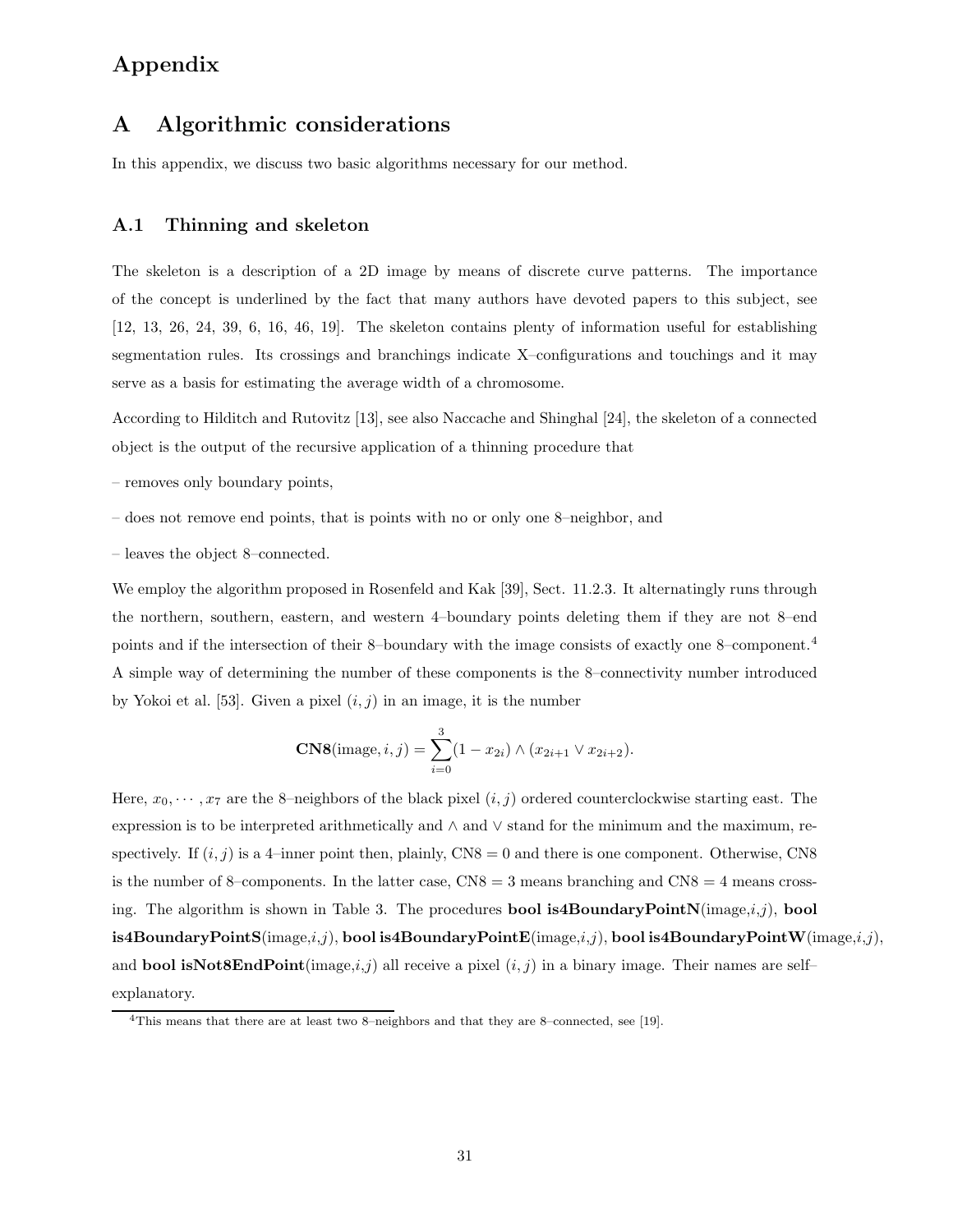#### Table 3: The skeleton algorithm

#### skeleton(image)

// INPUT: A two-dimensional matrix "image" that represents a binary picture

// OUTPUT: A binary image that represents the skeleton of the image

1. stop  $\leftarrow$  false

2. while not stop

3. for  $j \leftarrow 0$  to width(image) for  $i \leftarrow 0$  to height(image)

4. if isNot8EndPoint(image,i,j) and is4BoundaryPointN(image,i,j) and  $CN8$ (image,i,j)=1

- 5. then mark image [i] [j] for deletion
- 6. delete all marked pixels
- 7. repeat 3.–6. with **is4BoundaryPointS**
- 8. repeat 3.–6. with is 4Boundary Point E
- 9. repeat 3.–6. with is 4Boundary Point W
- 10. if no pixels were marked for deletion in 3.–9.
- 11. then stop  $\leftarrow$  true
- 12. return image

### A.2 Polygonal approximation

Like skeletonization, polygonal approximation is an effective way of reducing the complexity of the contour of a geometric object while conserving its main shape characteristics. The polygon smoothes the boundary and is insensitive to small perturbations such as the centromere or boundary noise.

The approximating polygon should have the property that each boundary pixel possesses a point on the polygon nearby while having as few vertices as possible. A large number of different methods have been proposed for this purpose, see, e.g., [40, 41, 23, 52]. Besides local heuristics, one of the earliest approaches was the application of dynamic optimization to a global approximation error such as the  $L_2$ – or the  $L_{\infty}$ –norm or the perimeter difference, see [2, 7, 42]. Sometimes, the number of vertices or the maximum error are used as constraints and the optimization is w.r.t. the other parameter. The problem may also be viewed as a shortest path problem w.r.t a score (or "figure of merit") that combines the two. Given a finite line segment [a, b] and a point x in the Euclidean plane, let  $d([a, b], x)$  be their Euclidean distance. Let  $\mathbf{b} = b_0, \ldots, b_{n-1}$  be the contour of the object. For any increasing k–tuple of boundary indices  $\mathbf{v} = (v_0, \ldots, v_{k-1}),$  let

$$
d(\mathbf{v}) = \sum_{l < k} \sum_{v_l \leq i < v_{l+1}} d^2([b_{v_l}, b_{v_{l+1}}], b_i).
$$

The index l is meant mod k. Of course, this distance vanishes and is minimized over all k and all v by putting  $k = n$  and  $\mathbf{v} = 0..(n-1)$ . In order to use vertices parsimoniously, we add to this value a multiple